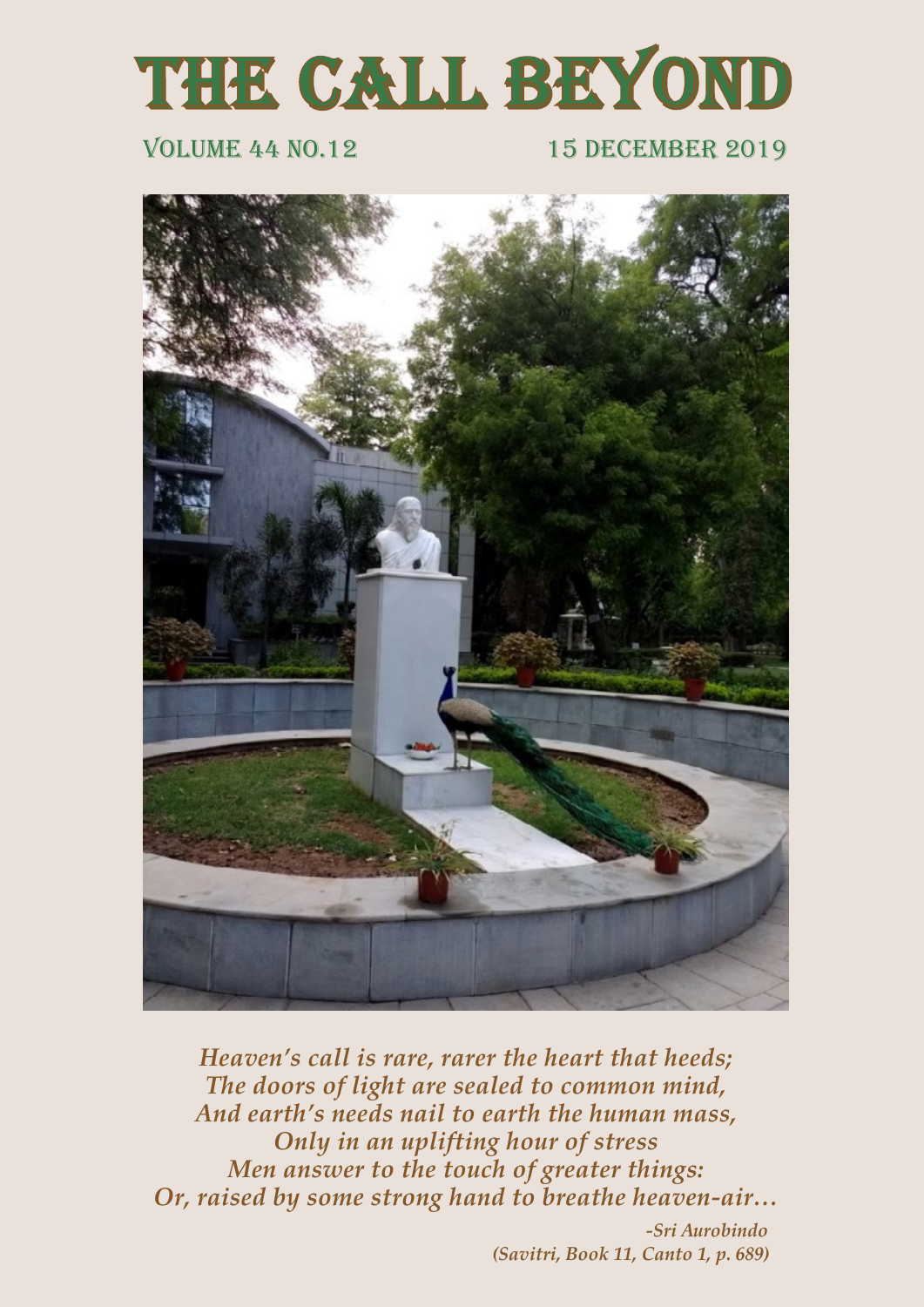

An Online Publication of SRI AUROBINDO ASHRAM - DELHI BRANCH [www.sriaurobindoashram.net](http://www.sriaurobindoashram.net)

# **Highlights**

- **• Mental Fasting … … … … ... Page 6**
- **• Do You Speak Computerese … Page 12**
- **• Being Different … … … … Pages 15**
- **• Windows to the Soul … … … Page 22**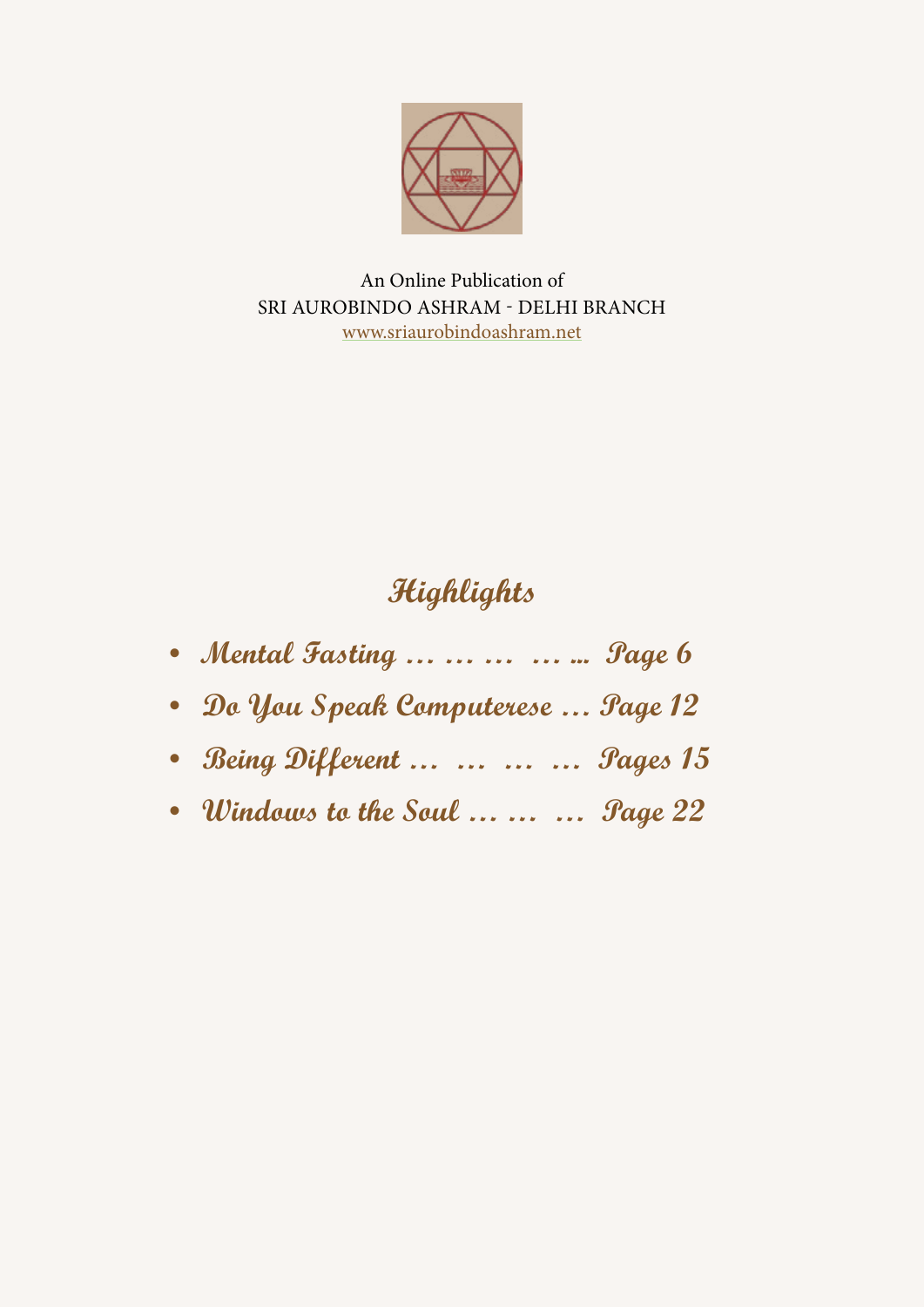# **Contents**

| editorial                                    |
|----------------------------------------------|
| From Christmas to New Year is Just One Week. |
| article                                      |
| Mental Fasting.                              |
| words of the mother                          |
| Religion and True Spiritual Life             |
| hundred years ago                            |
| a Defence of Indian Culture.                 |
| twenty five years ago                        |
| Do You Speak Computerese?                    |
| book review                                  |
| <b>Being Different.</b><br>15                |
| poetry                                       |
| Windows to The Soul .                        |
| appreciations                                |
| Feedback & Encouraging Words<br>23           |
| notice board                                 |
| 30                                           |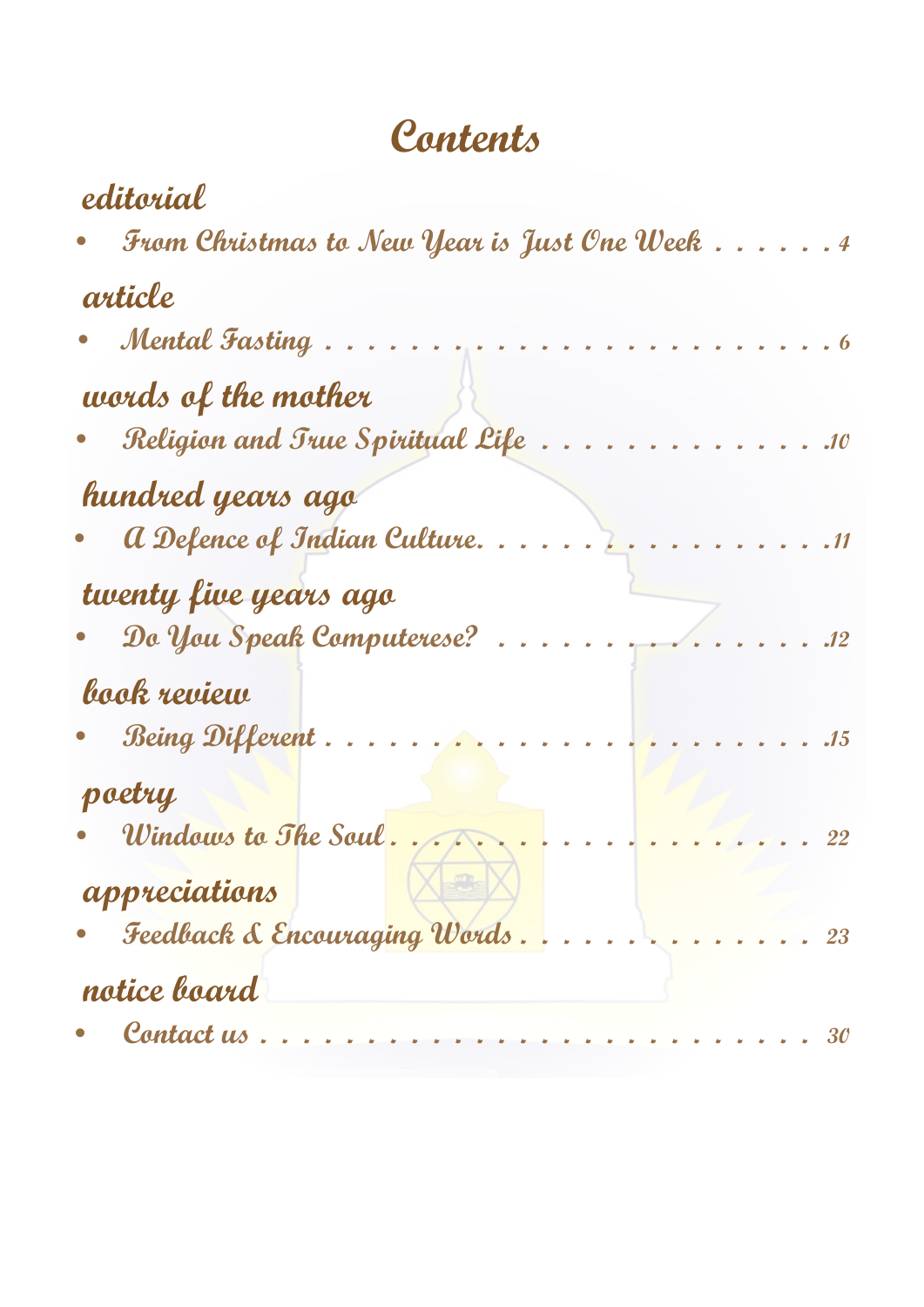

### <span id="page-3-0"></span>**From Christmas to New Year is Just One Week**

From Delhi to Agra is 200 km, and so is the distance from Agra to Delhi. Why then Christmas to New Year is just one week, but New Year to Christmas is almost a year? This question may be answered in at least two ways. The calendar gives us the mechanistic reason for the discrepancy. On the other hand, the teleological reason for the discrepancy is that the long gap between New Year and Christmas is to give us time for work between the celebrations. Leaving this frivolous question aside, from birth to death is just three score and ten years, how about the interval between death and being born again? Some would have it, the question is absurd because this is the only life we have. But even those who believe in rebirth may not know for sure. The interval between death and rebirth is said to be highly variable, and may range from a few days in some cases to several centuries in others. Having several lives available for completing the journey of the soul may be a good thought to relax the mind, but if we waste each life because there are many more available, the journey will never be over! Hence, no matter what we believe in, what we do with this life is itself important. The unique purpose of human life is spiritual growth, or growth of consciousness. We do not have to accept this idea just because religious and spiritual traditions say so. We are tempted to accept it because happy and fulfilled people in the world are only those who are living a life that leads to spiritual growth. The life that leads to spiritual growth is filled with choices driven by love, compassion, giving, caring and sharing. Those who are making these choices are not making them because they want to grow spiritually. They are making these choices because they respond positively to the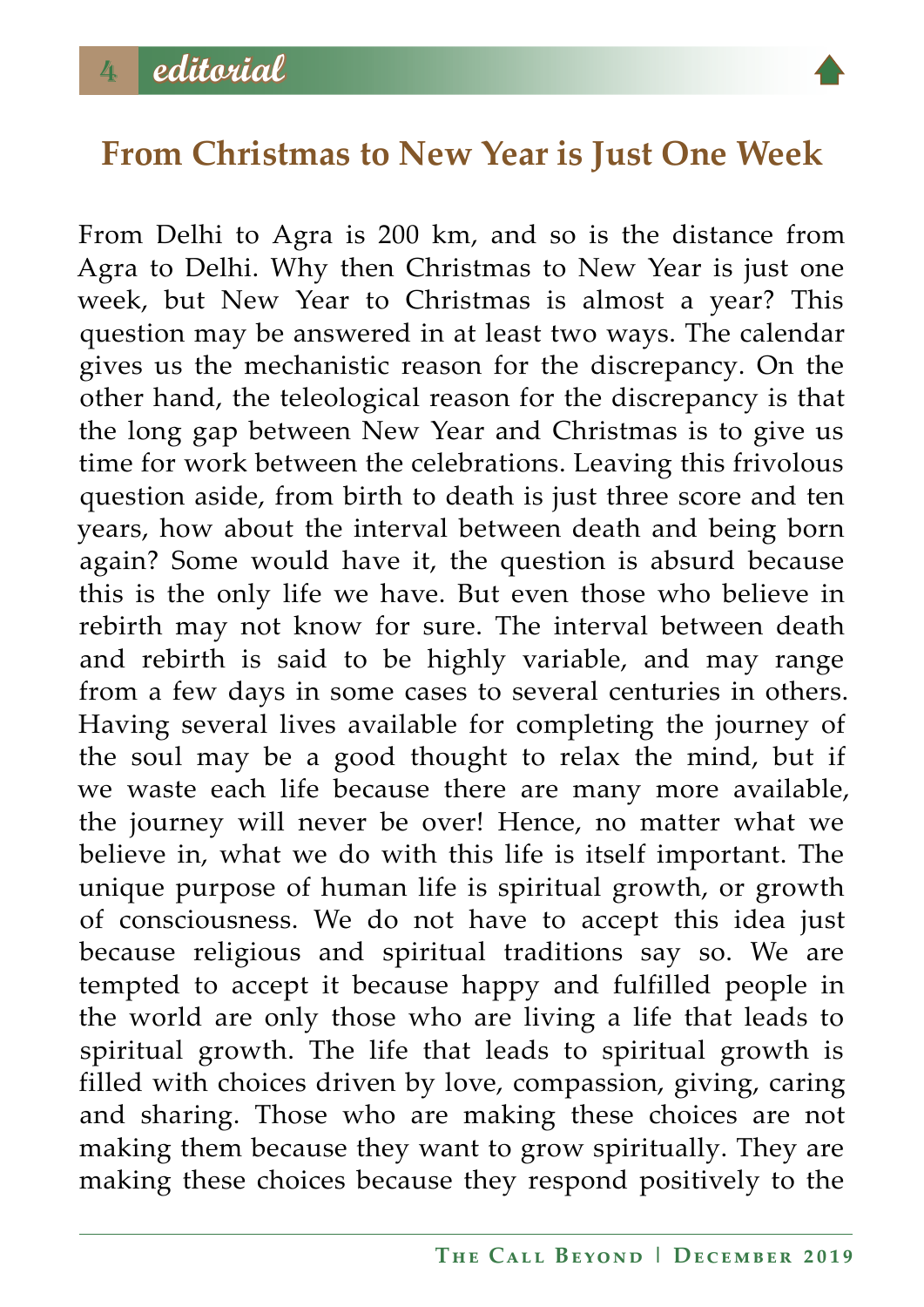# 5 **editorial**



voice of the soul, which is higher than the voice of reason. Responding positively brings with it the clarity and courage required to do what is right. Making the right choices in life gives a sense of joy and lasting mental peace. Spiritual growth is also a by-product of making the right choices. The more we grow spiritually, the easier it becomes to make the right choices. Making the right choices leads to further spiritual growth. Thus the process of spiritual growth is selfperpetuating. It is spiritual growth that the Mother referred to when She said that the aim of life should be high and wide, generous and disinterested. That gives us plenty to do during the long gap between the New Year and Christmas.

*A mutual debt binds man to the Supreme: His nature we must put on as he put ours; We are sons of God and must be even as he: His human portion we must grow divine. Our life is a paradox with God for key.*

*Sri Aurobindo, In: 'Savitri', Book 1, Canto 4, p.67*

*First posted as a blog on the Speaking Tree website on 25 December 2011. Link: https://www.speakingtree.in/blog/from-christmas-to-new-year-is-just-one-week*

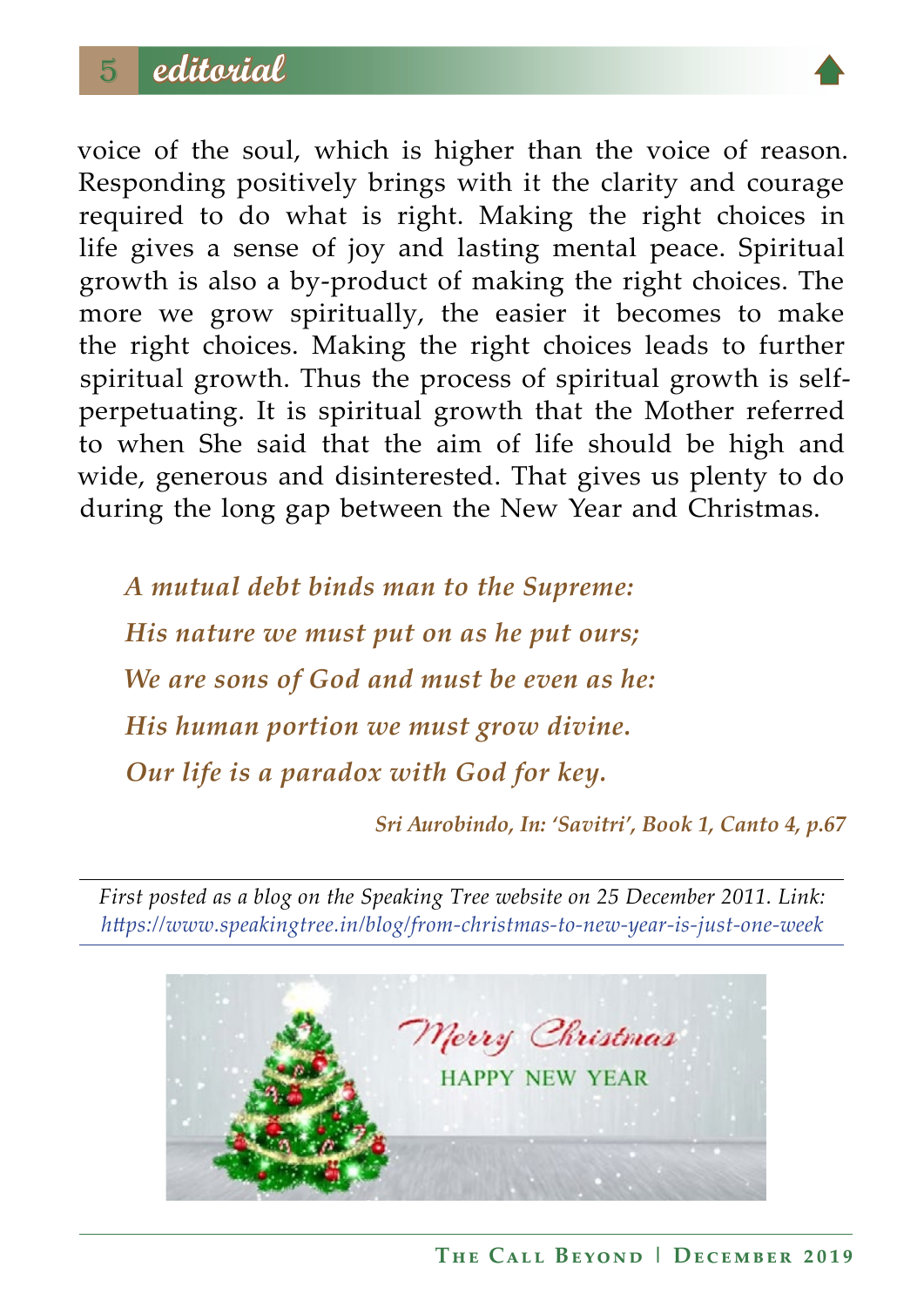

# **Mental Fasting**

Tarun Baveja

<span id="page-5-0"></span>*Apart from a very few exceptions, it is absolute silence that is put against unbridled talkativeness.*  Yet it is a much greater and more fruitful austerity *to control one's speech than to abolish it altogether.*

*The Mother, on mental austerity, in 'Four Austerities and Four Liberations'*

'All excess is bad,' says an age-old dictum. Being overfed is as bad as starvation. We try to compensate for feasting by fasting. For food, that is common knowledge. But it applies just as much also to the mind.

#### **Why mental fasting?**

The mind is fed by the five senses. The eyes are these days fed an overdose of screens ranging from smartphones to not so smart TVs (remember, once the TV was called the idiot box). If we move the eyes away from the screen, there is no shortage of pulp fed to us by the newspapers which are more ads than news. The ears are plugged not to keep the sound out, but to be fed on a continuous cacophony doled out by earphones. If a 'friend' makes us unplug the ears, it is not to wish us 'Hari Om ' or 'Ram Ram' but to gossip about things that do no good to either of us. The nose is exposed to the smell of polluted air. The tongue has forgotten the taste of water because we get to drink anything from polluted gangajal to water that has gone through half a dozen treatments before it was trapped in a plastic bottle a few months ago. The skin is touched by synthetic clothing pressed against the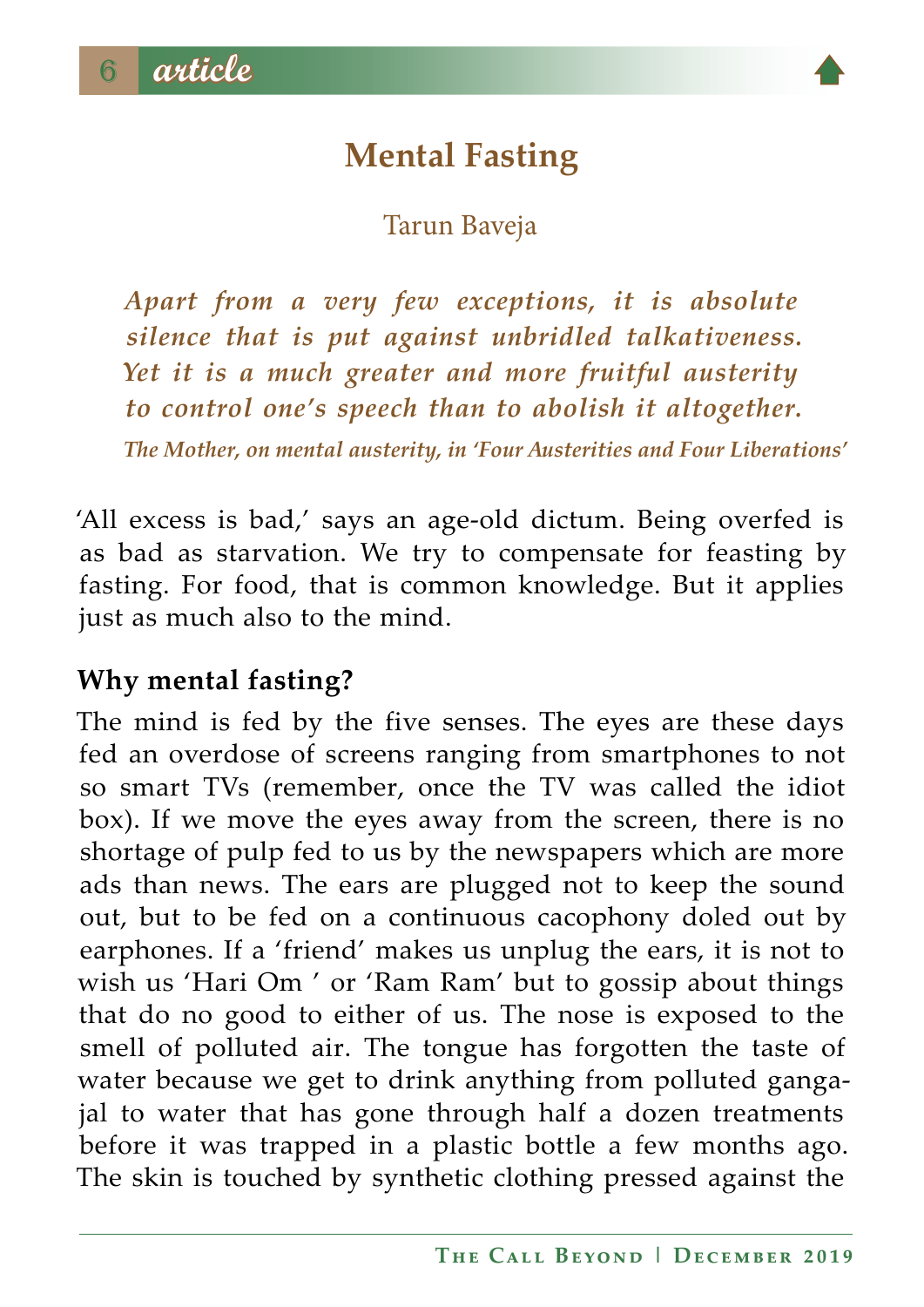

body by an ergonomically designed chair. Sitting in that chair has become today's *sukhasana*. And children, before they are ten, are taught to fear the bad touch. In short, our minds are being overfed with a continuous supply of sensory inputs. Further, the quality of the mental food is toxic. It is food that is difficult for the mind to digest. Hence, there is a need for periodic mental fasting.

#### **What is mental fasting?**

One way to escape the barrage of stimuli and information that poison the mind would be to go and settle in a forest or a cave. But that does not suit most of us. Further, those of us who have chosen the spiritual path shown by Sri Aurobindo and The Mother would much rather engage with the real world to transform ourselves as well as seek to raise the consciousness of the human race. Therefore, what one can do without renouncing the world and worldly life, is to observe a periodic mental fast during which there is a voluntary and conscious ruthless effort to curb sensory inputs. Some of the articles that may be turned off during the mental fast are the TV, phone and computer. One can skip the newspaper and avoid meeting people. Fasting may be made more integral by combining mental fasting with keeping away also from food.

While observing a fast is good, the spirit being fasting is even more important. The spirit behind the fast is to develop selfcontrol, to overcome the attachment to what has been given up during the fast. If during the fast, one is not eating but is thinking of the food all the time, the purpose of the fast is defeated. Similarly, during mental fasting, if one keeps thinking of the phone, the computer and the newspaper, it is of no use. But the mind cannot tolerate a vacuum. Therefore, one may not think of food or the phone, but one needs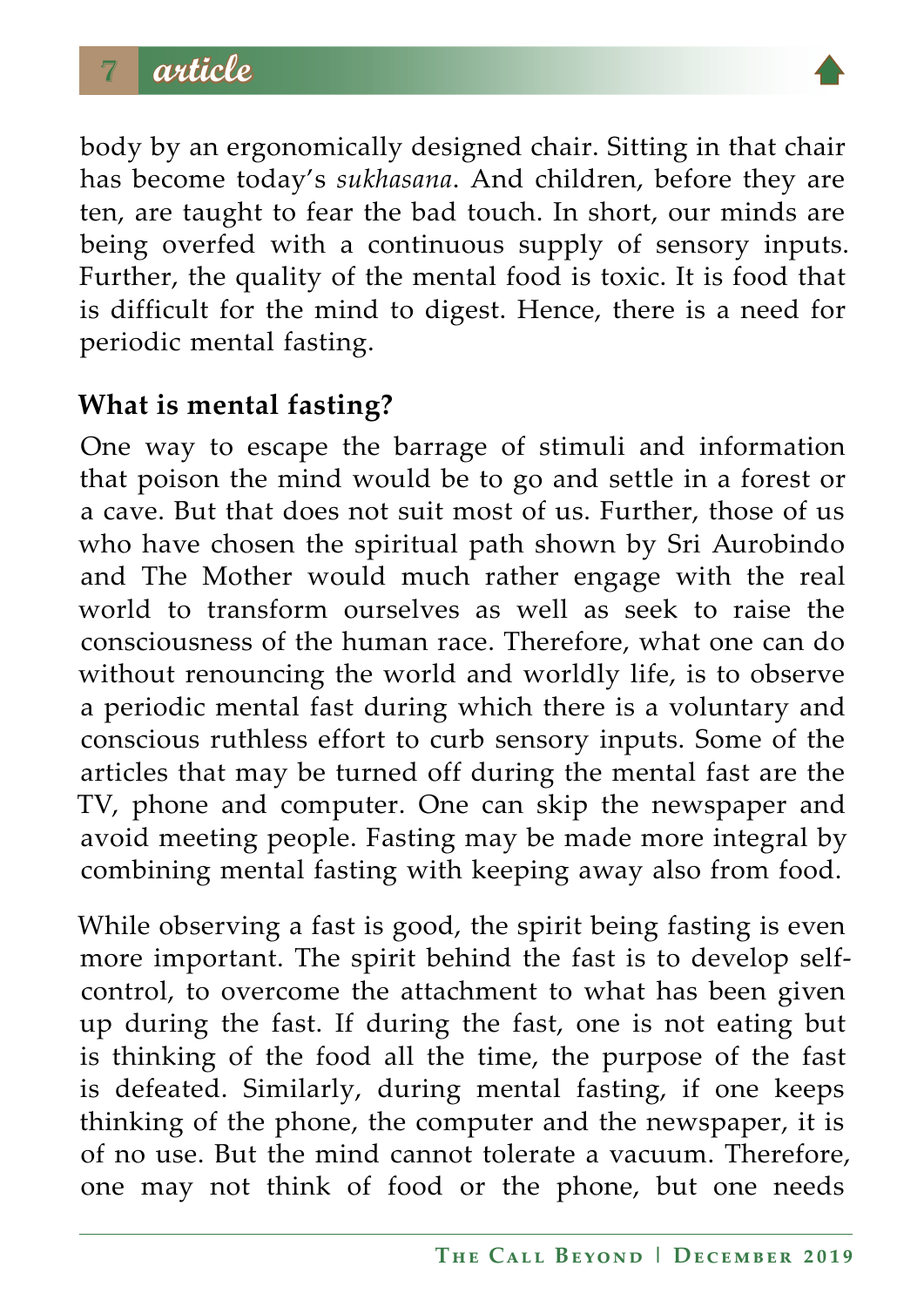# 8 **article**



a substitute. The substitute should be higher, wider and deeper than what has been given up. Giving up the lower for the sake of something higher does not feel like giving up. Instead, it gives a feeling of relief and joy. That is what leads to true detachment from the lower. It is such detachment that Sri Aurobindo calls inner renunciation. What is the higher, wider and deeper substitute? The highest, widest and deepest is the Everlasting, the Eternal, the Divine. Moving towards the Divine, or Brahman, is what *Brahmcharya* actually and literally means.

#### **How about thoughts unrelated to sensory inputs?**

One may stop thinking about the phone and food, but the mind is not dependent on raw material from outside for manufacturing thoughts. It has an amazing capacity to produce thoughts out of nothing; amazing at least in quantity if not in quality, and often in quantity at the expense of quality. That being so, how effective can mental fasting really be? That is why the power of concentration is necessary. We need will power to stop the chaotic activity of the mind, to streamline it for focused and desirable activity. This will power can be developed by good company, or *satsang*. We tend to have the type of thoughts that dominate our environment. We can do it by inner work, which has may be of three types. *First*, suppression of negative thoughts and feelings. This does not generally work. It may seem to work for a while, but the suppressed tendencies return, sooner or later, with renewed vigour. *Secondl*y, substitution of negative thoughts by their opposites. This works better than suppression. *Finally*, sublimation of negative tendencies to a spiritual aspiration so that the negativities lose their relevance for the person; they just fade away. This works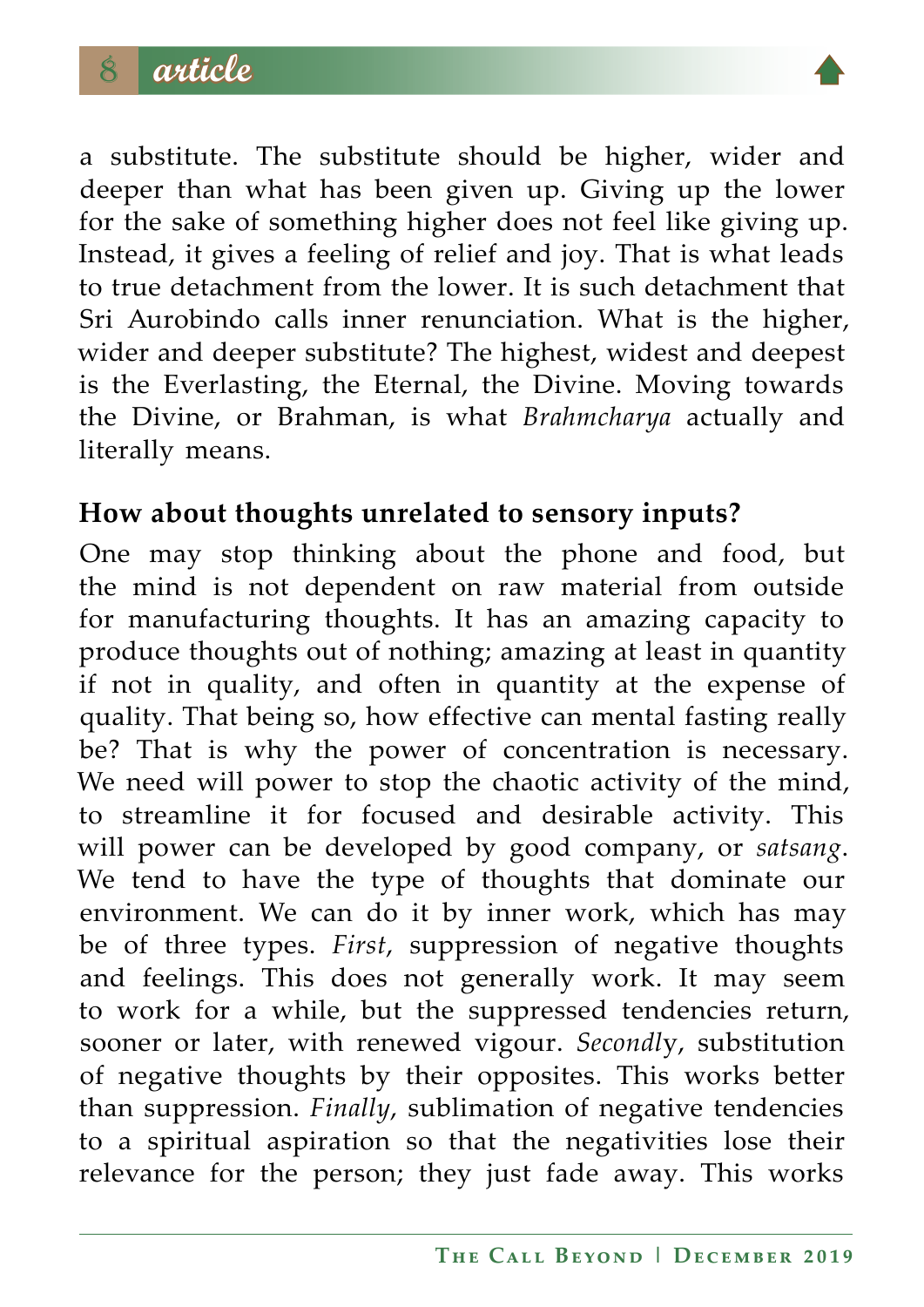# 9 **article**



best. The inner work can be done during meditation. Meditation need not be a formal and rigid practice. It can be with the eyes closed or open. It can be silent repetition of a mantra. It can be a 'writing meditation,' in which a person simply copies from a scripture while also meditating on what he is writing.

#### **In conclusion…**

That we need a break is widely recognized today as something indispensable in the fast-paced, unhealthy and non-elevating environment in which we live. But the break is often a vacation from which the person returns broke and broken rather than healed and restored. Giving a thought to the type of break we really need can help in making deviation from routine a meaningful, rejuvenating and uplifting experience.

*Based on a talk by Dr. Tarun Baveja in the Ashram's Meditation Hall in the Sunday Satsang series on 1 December 2019. Dr. Baveja is the medical officer incharge of The Mother's Integral Health Centre.*

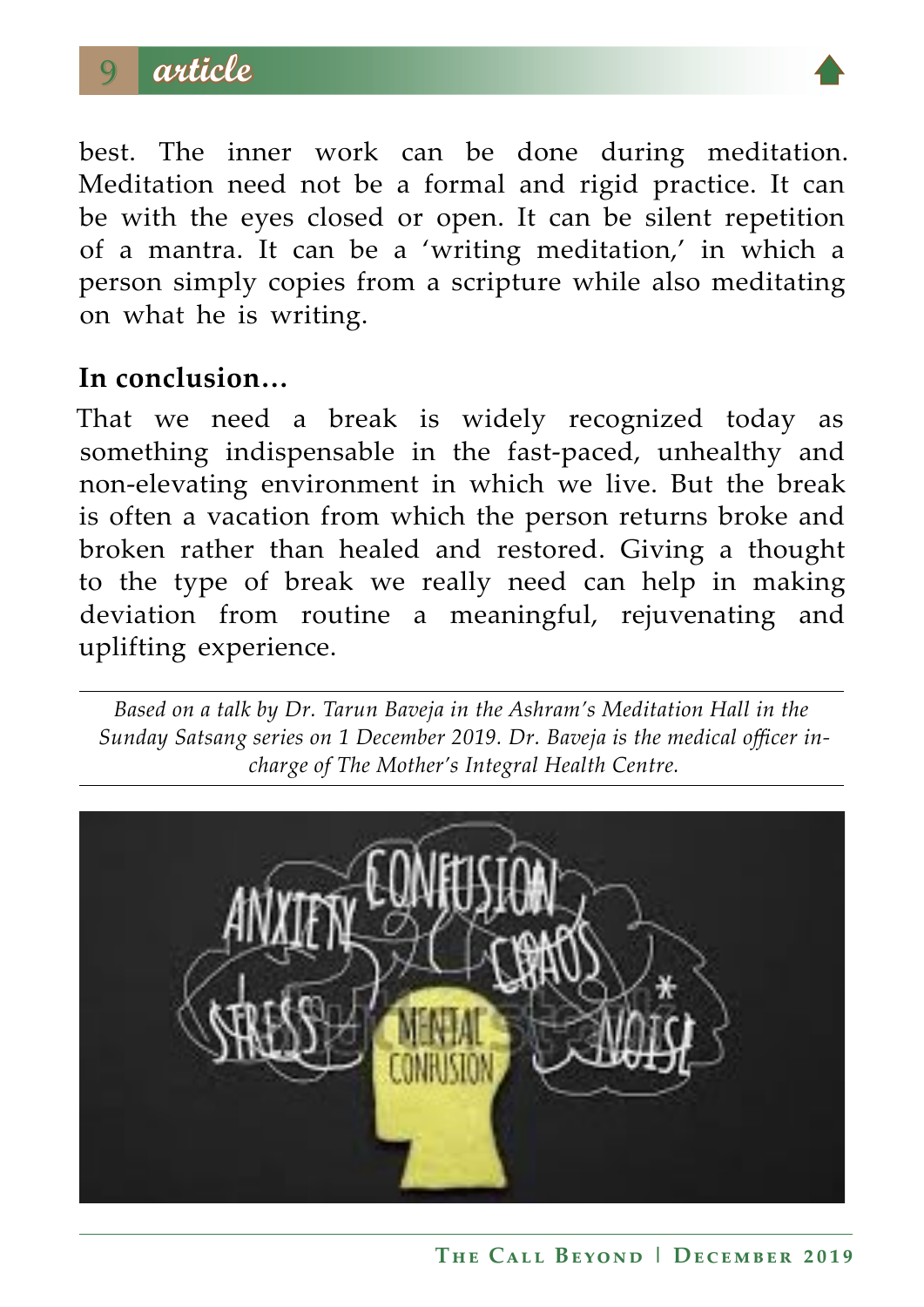

# **Religion and True Spiritual Life**

<span id="page-9-0"></span>

Religion exists almost exclusively in its forms, its cults, in a certain set of ideas, and it becomes great only through the spirituality of a few exceptional individuals, whereas true spiritual life, and above all what the supramental realization will be, is independent of every precise, intellectual form, every limited form of life. It embraces all possibilities and manifestations and makes them the expression, the vehicle of a higher and more

universal truth.

A new religion would not only be useless but very harmful. It is a new life which must be created; it is a new consciousness which must be expressed. This is something beyond intellectual limits and mental formulae. It is a living truth which must manifest.

Everything in its essence and its truth should be included in this realization. This realization must be an expression as total, as complete, as universal as possible of the divine reality. Only that can save humanity and the world.

*The Mother ('The Great Adventure', p. 23)*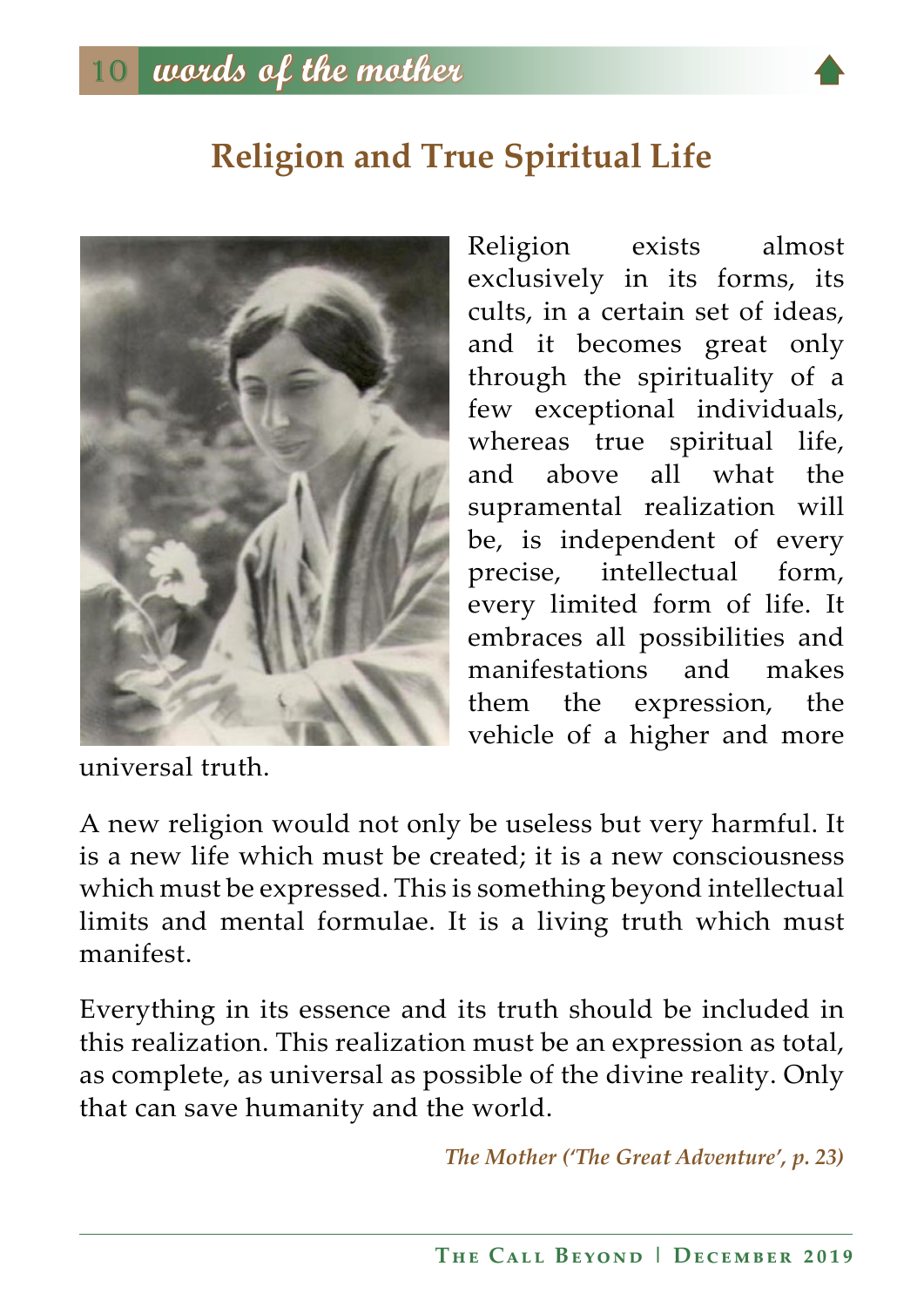

# **A Defence of Indian Culture**

<span id="page-10-0"></span>India has lived and lived greatly, whatever judgment one may pass on her ideas and institutions. *What is meant after all by life and when is it that we most fully and greatly live? Life is surely nothing but the creation and active self-expression of man's spirit, powers, capacities, his will to be and think and create and love and do and achieve.* When that is wanting or, since it cannot be absolutely wanting, depressed, held under, discouraged or inert, whether by internal or external causes, then we may say that there is a lack of life. Life in its largest sense is the great web of our internal and external action, the play of Shakti, the play of Karma; it is religion and philosophy and thought and science and poetry and art, drama and song and dance and play, politics and society, industry, commerce and trade, adventure and travel, war and peace, conflict and unity, victory and defeat and aspirations and vicissitudes, the thoughts, emotions, words, deeds, joys and sorrows which make up the existence of man. … …

*In what field indeed has not India attempted, achieved, created, and in all on a large scale and yet with much attention to completeness of detail?* … …

Not to be as the common man, that is to say, as the crude natural, or half-baked human being, was indeed the sense of this ancient endeavour and in that sense it may be called an aristocratic culture. But it was not a vulgar outward but a spiritual nobility which was the aim of its self-discipline. Indian life, personality, art, literature must be judged in this light and appreciated or depreciated after being seen in the real sense and with the right understanding of Indian culture.

*Sri Aurobindo (In the Arya, Vol. 6, No. 5, 15 December 1919, pp. 279-293)*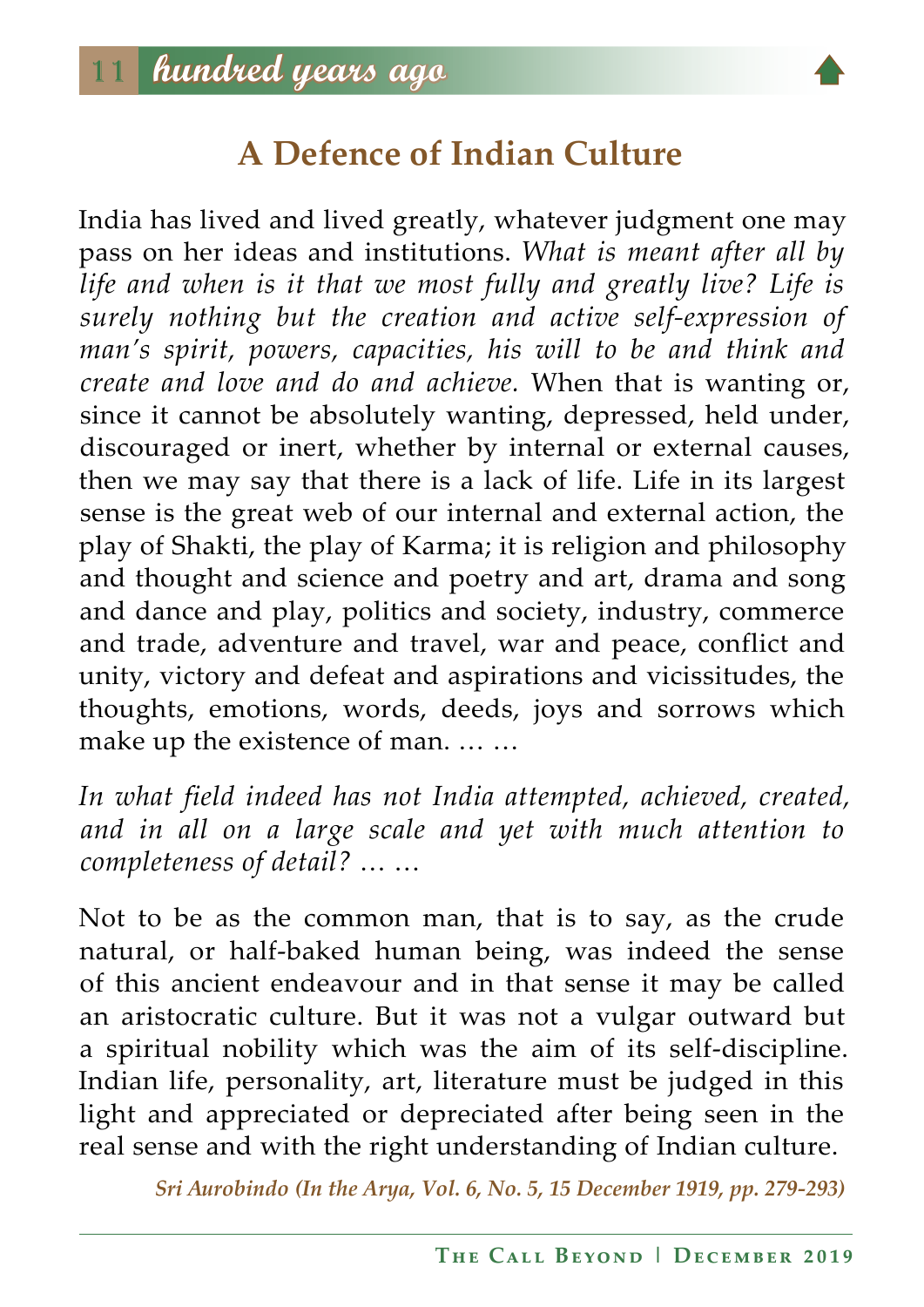# <span id="page-11-0"></span>**A sophisticated hi-tech journalist raises a key question Do You Speak Computerese?**

### Dave Barry

For many of us, the first experience with computers occurs in the workplace. This was certainly true in the newspaper business. One day we reporters came to the office and discovered that our old, slow typewriters had been replaced by sleek, efficient computers with keys that said mysterious, scary things like "BREAK" and "NUM LOCK." Fortunately, we were trained by highly skilled professional personnel. "Before you macro your ASCII, you have to format your RAM," they advised us.

We reporters were wary at first, but after just 175 weeks of training, we discovered that, instead of writing on old fashioned paper, we could create lengthy articles entirely on the screen, and then, simply by pushing a button, send them to ... the Planet Zembar!

"Where the hell is my story!?" we would shout. But the lost texts always turned out to be our own fault. We had invariably committed some bonehead data-processing error such as failing to modem our ROM BIOS VGA megahertz cache.

But gradually we got the hang of it, and today we routinely use highly sophisticated, multimillion- dollar systems to perform a function that is vital to the survival of a free society – namely, sending personal messages to each other. Walk into a newspaper office, and you'll see serious looking journalists clattering away on their keyboards. It seems as though they're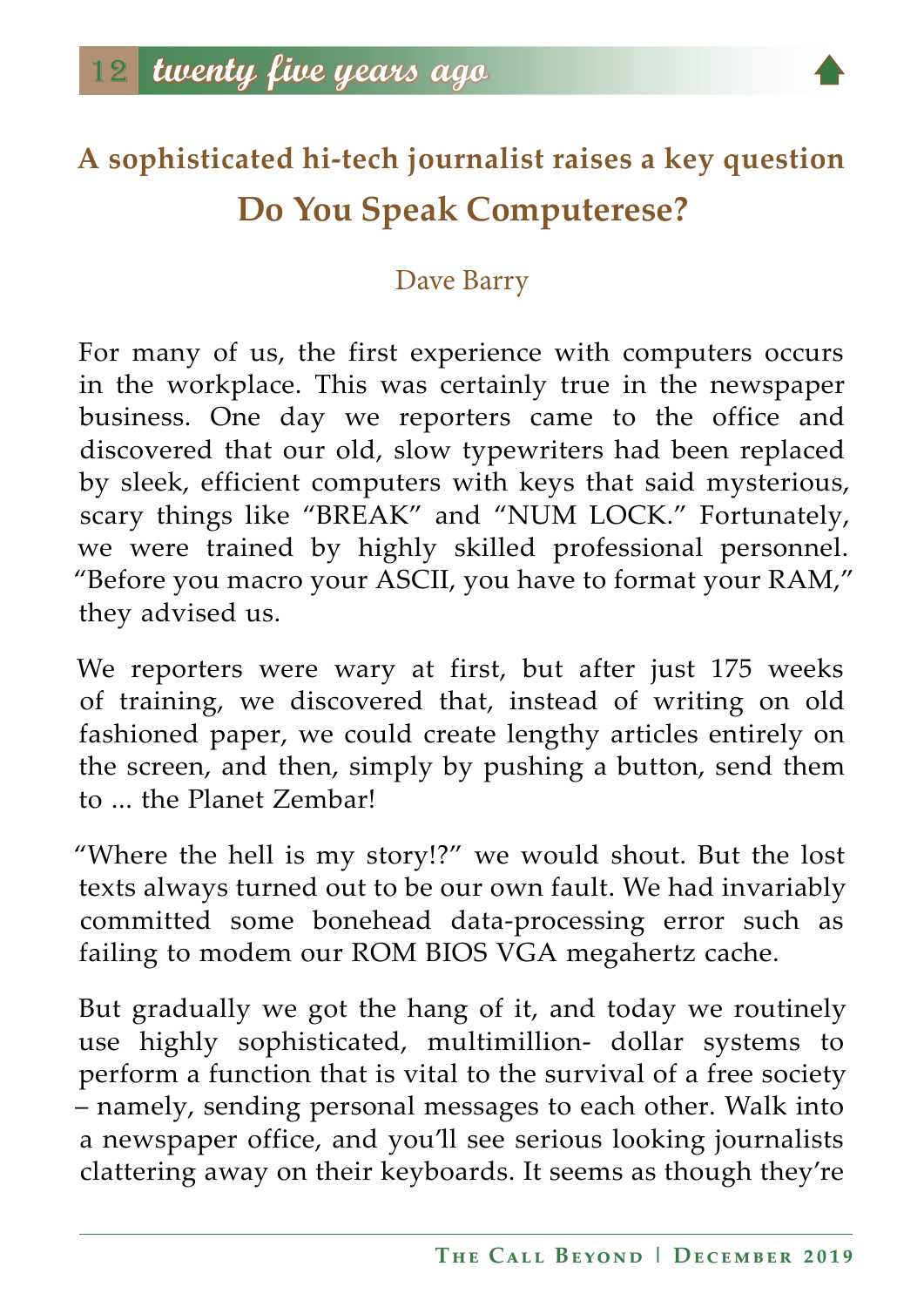# 13 **twenty five years ago**



writing important stories about the plight of the Kurds, but in fact they are sending each other the joke about what the male giraffe said to the female giraffe in the bar. In the old days, journalists had to transmit jokes manually.

Of course, there are a few problems. You may have read about "viruses," which computers get when they're left uncovered in draughty rooms. This is bad, because if you're working on an infected machine it will periodically emit electronic sneezes – unfortunately not detectable by the naked eye. You are showered with billions of tiny electronic microbes, called "bytes," which penetrate your body and gradually make you stupid.

This is definitely happening to me. I'll sit down at my home computer to write a thoughtful column about, say, foreign policy, and I'll type: "In view of the recent dramatic changes in the world geopolitical situation, it's time to play some Solitaire." My computer has a Solitaire-playing program on it, probably invented by the Japanese in an effort to sabotage other countries' economies. I used to think that was a boring game, but now that my brain is clogged with computer germs, I spend hours moving the electronic cards around, staring at the screen with the same facial expression as a mullet, while the computer sneezes on me. None of this was possible just 15 years ago.

Undoubtedly, the computer is a most important invention in human history. So if you don't already have one in your home, I strongly recommend that you get one. Without it, you will never be able to know the answers to some pertinent questions, especially: what did the male giraffe say to the female giraffe in the bar? The answer is "The higpowoifj&kjfkyO."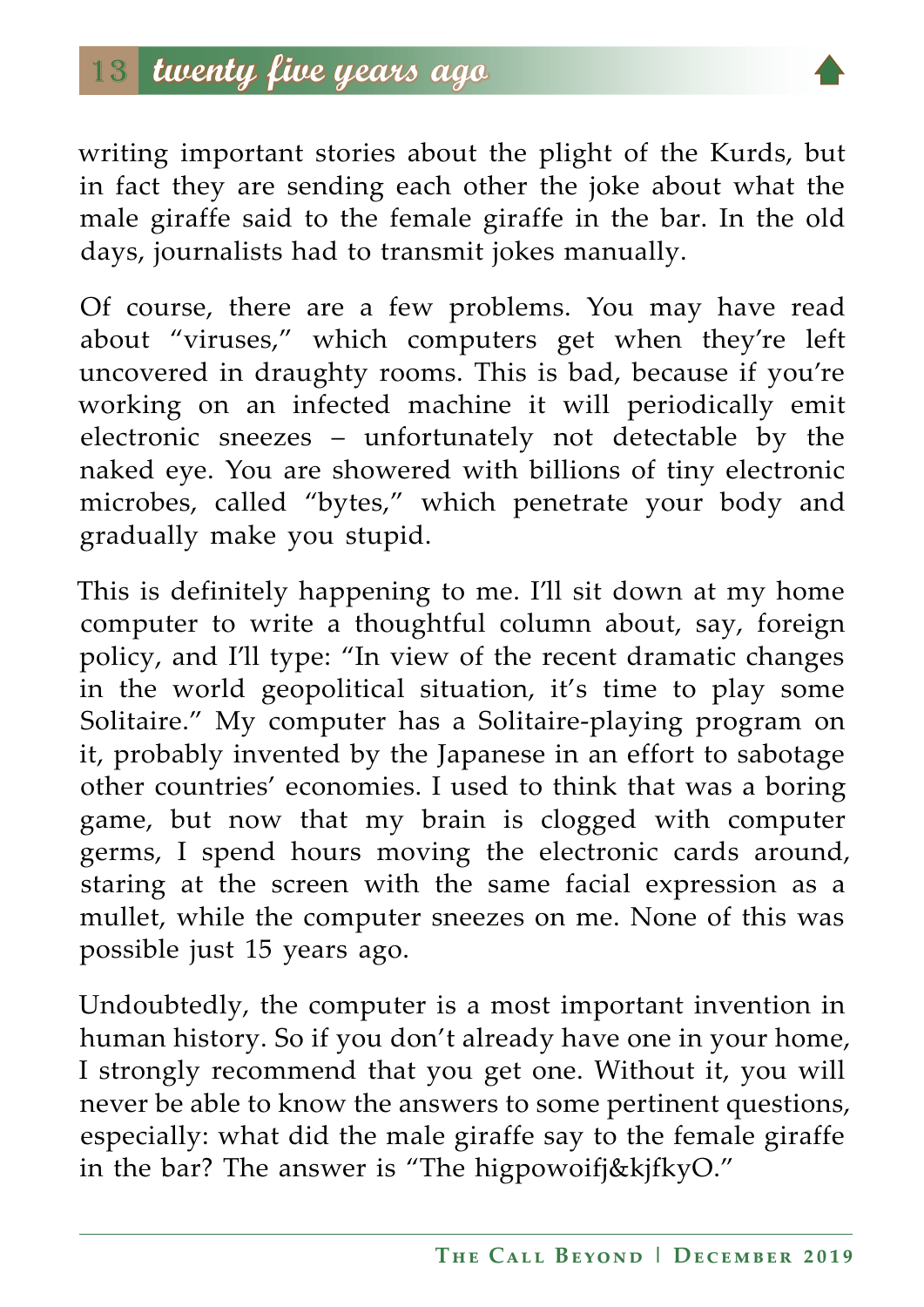# 14 **twenty five years ago**

Hold it, there seems to be a keyboard problem here. Let me just try plugging this cable into....

ERROR ERROR ERROR ALL FILES HAVE BEEN DESTROYED.

Sometimes I feel like pouring coffee into my computer and listening to its screams. But of course, I would never do that.

Courtesy: Reader's Digest

Reproduced from *The Call Beyond*, Vol. 19, No. 4, p. 46, 1994



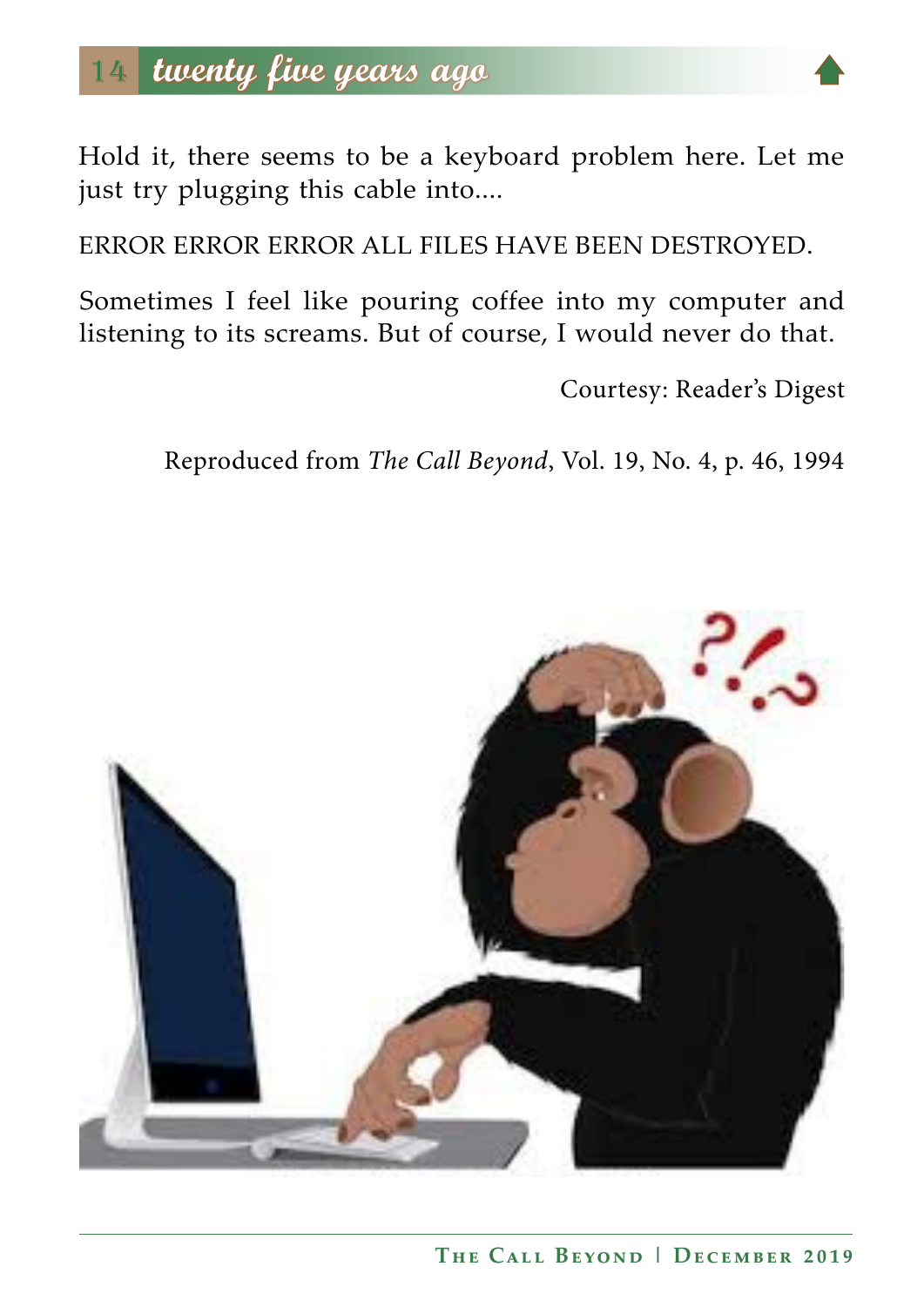# **Being Different**

<span id="page-14-0"></span>*My Life as an Apple Tree: a true story of courage, inspiration and lifechanging power* by Colleen-Joy Page. Johannesburg: Red Nolan, 2002.

*The book is an autobiographical work of Colleen-Joy Page, who traces the journey of her life to give the readers a taste of what belief and will can conquer.* 



The book opens quite dramatically, describing the intense pain and anguish of a mother (the author herself) forced to undergo the trauma of watching her little daughter, just 14-hours old, under the grip of unbearable suffering in a hospital. Lines like "freshly sprayed blood on the bed from her bleeding wrist" tells the reader how the child's mother would be feeling. Yet when the mother mentions her daughter to be a fighter the reader finds solace and starts believing all

will be fine. Then there is a flashback from the author's life as she reminisces about her own early life experiences as one blessed with psychic abilities. *By the age of sixteen, she had started using her intuitive abilities to make significant predictions to a growing base of clientele and people around her were duly impressed*. She also gives us a glimpse of how sometimes thoughts and visions can be misplaced and if not paid enough attention to or nurtured, can pass out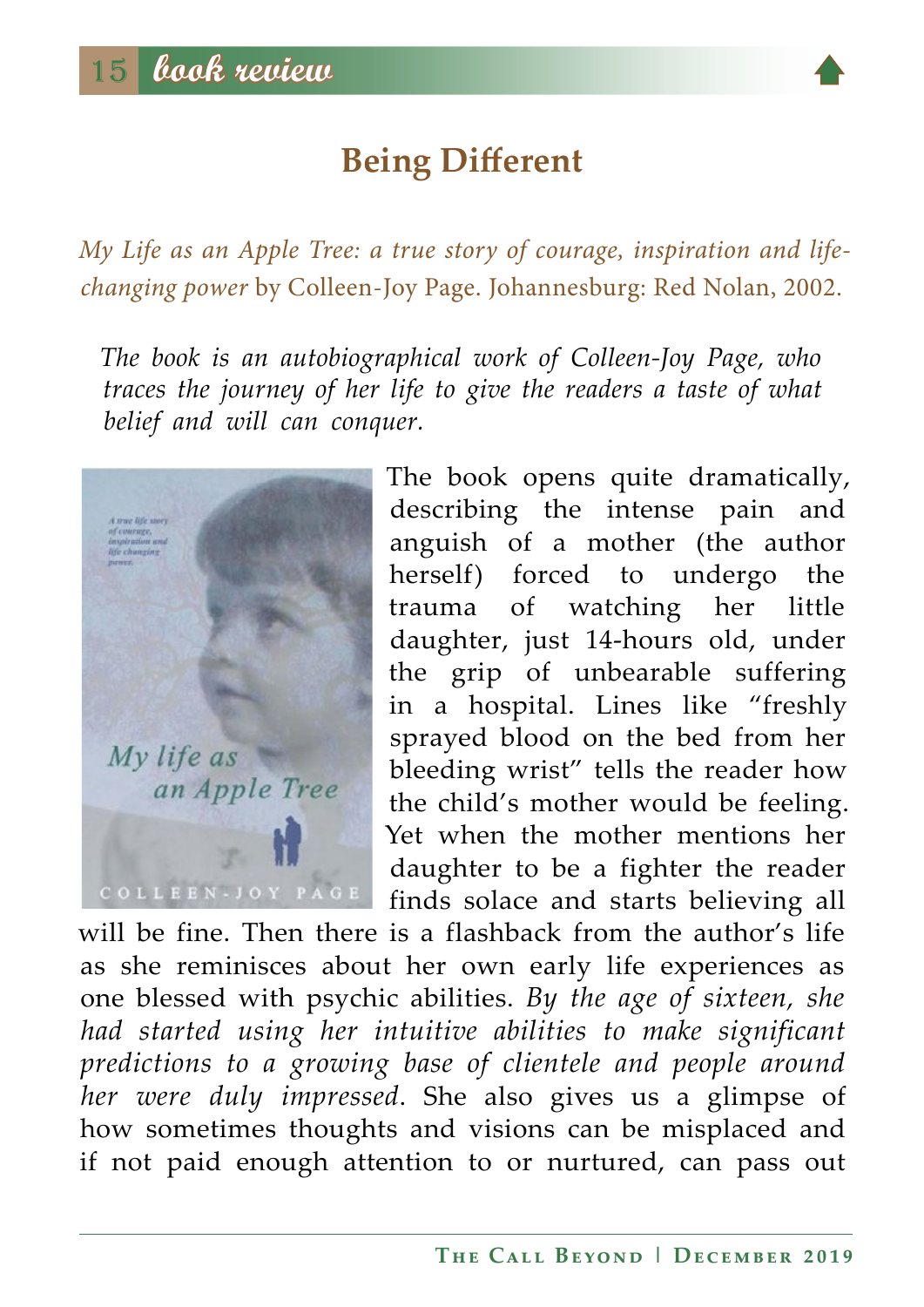

of our system like other unwanted material. The author, however, had learnt to engage with these intuitive flashes and make meaningful interpretations even as a teenager.

Further on in the book, the author reveals her own difficult childhood because of *a large tumor on her forehead*, which had to be treated surgically. She describes how her own childhood memories comprised of scenes from the hospital and what inner agony she had to go through. During her stints at the hospital, at the very young age of five years, the author realizes what is the social definition of being good. *Goodness, she feels is like wearing a mask to hide one's true feelings and pretend to be happy and not cause trouble to anyone. It has nothing to do with truly feeling happy or real.* Sometimes, one needs masks of all kinds to cover up one's lacunae. *The world is not kind to people differing starkly from the majority; a highly visible physical anomaly being the worst kind of difference.* Born in a family that took special pride in being prim, proper and picture-perfect, it was difficult for the author as a child with her tumor, to be accepted as normal. The author picked up that masks, like acting extremely good, provides one with the security of being judged less. *The world in its race for normalcy tends to reject what the abnormal have to offer*. A self-certified normalcy leads to a feeling of superiority that discourages positive change and further evolution. The Mother warns us about how a puritan notion of virtue can stall our very progress by enhancing our ego. Complexes of inferiority in a child, created by a selfobsessed world can hamper her self-confidence as she grows up. We see this effect of childhood guilt and humiliation throughout the book upon the author's conscience until she is able to finally rise above it through her spiritual strength.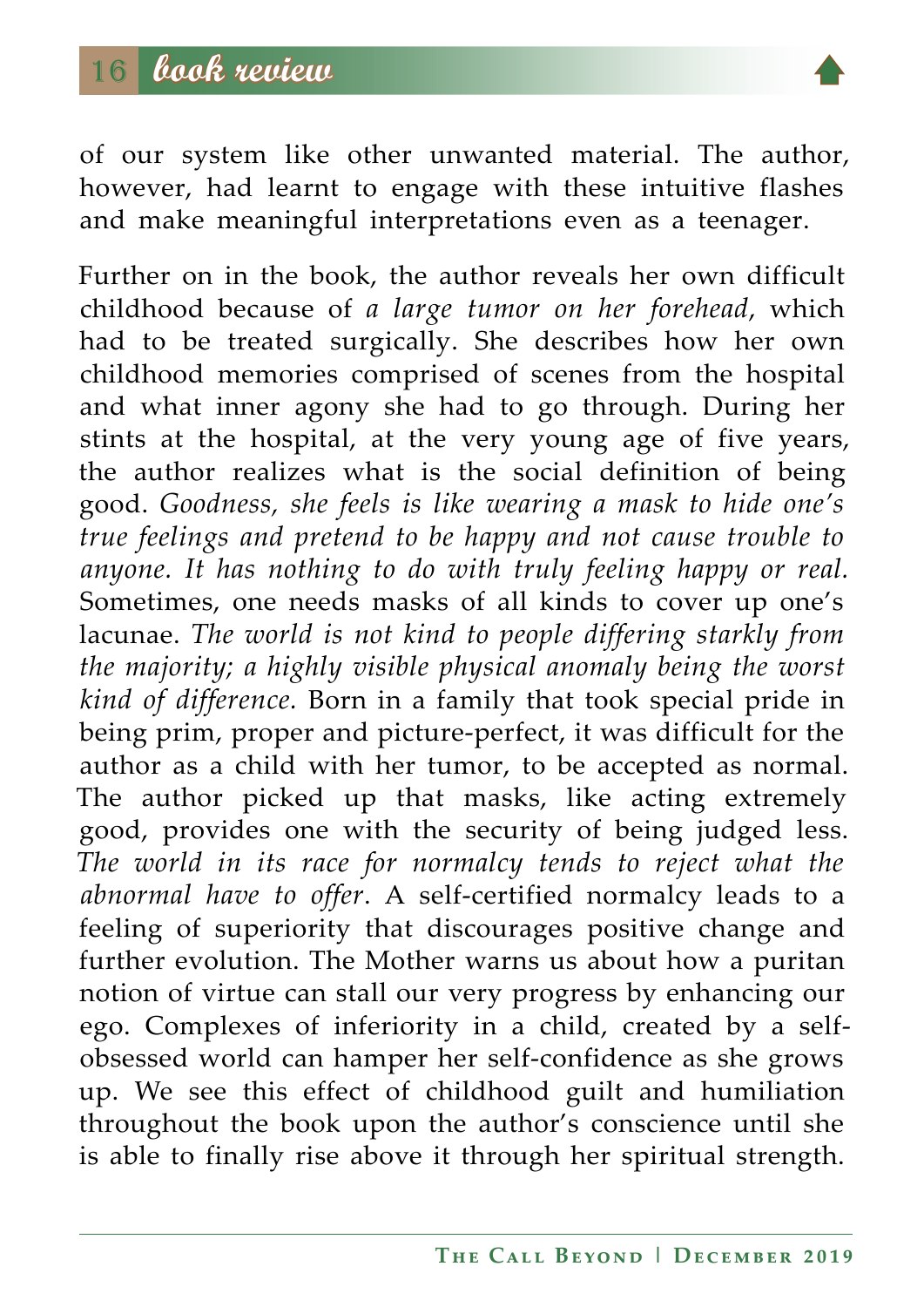

The author goes on to talk about her experiences inside the hospital room, at the age of four when the tumor was removed through an operation. She mentions how being and acting good had become a part of her existence because of which she would not flinch even as a sharp needle would be inserted into her back. A sense of guilt always engulfed her for having brought this tragedy upon her parents and being obedient and good was the only compensation. These difficult circumstances for the author at a very young age, combined with her fear of losing her sight or dying during her operations, were some of the initial impetus towards finding a truer meaning in life, but she was too young to express these feelings or define them then. She describes how post her successful operation at age five, she experienced a strong inner call for something she was unsure of, a strange longing and yet she was sure it wasn't any delusion. This sense was further strengthened when the author had to go through a second wave of the same problem which required a re-operation. It was during this time, at age ten, that she once again grappled with the ideas of life and death and everything in-between with a little more maturity than at age five. This was also the time when she increasingly started realizing her psychic abilities.

The book further delves into the author's understanding of the concept of God, good, evil, recognition of various associated emotions and the seeking for her own truth. Amongst the stories of her growing up into a youth, we not only witness the various struggles of an adolescent but also the unusual ways that the author uses to deal with them and in the process understanding herself better. Her book can be a luminous guide for all adolescents who recognize their own struggles in the process of growing up and muster the courage to acknowledge and address them.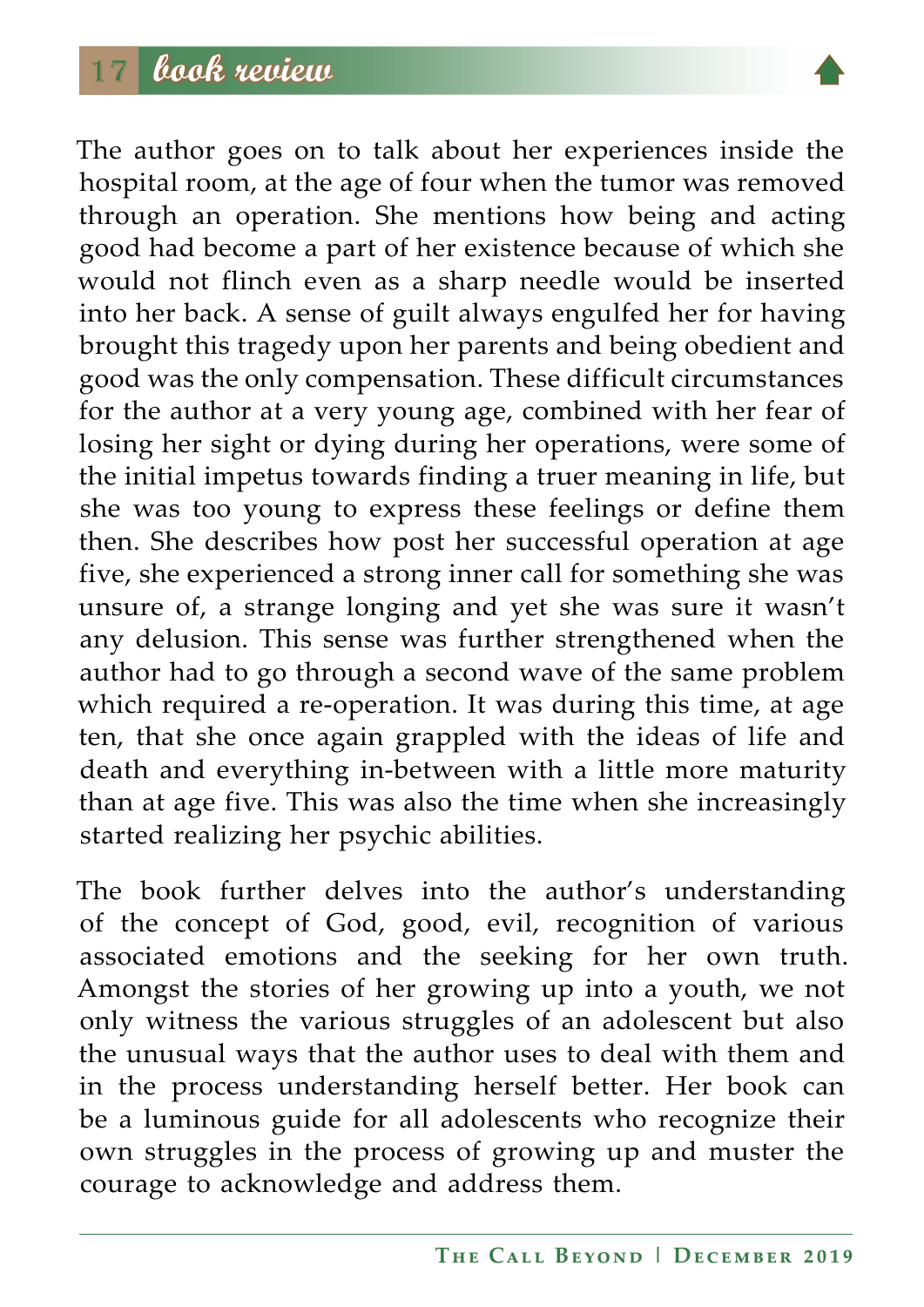# 18 **book review**



The author also narrates her experiences with psychic practices like tarot and Ouija board but later realizes these were mere tools to help her further polish her psychic abilities. But more importantly, empathizing with the suffering of her clients, the author is able to realize the universal truth behind universal human suffering. She also realizes though that the predictions that she makes are never certain and do not warrant 'caging' the minds of her clients in predictions that could 'shape or destroy' their lives. Perhaps, the author here gets a hint of the universal free-will that has been bestowed upon humanity.

*However, the author eventually realized the futility of making predictions as it could make the clients over-dependent on her. Besides, as The Mother has also advised, trying to help humanity through bits and pieces with our own limited understandings is a difficult proposition since the only certain and true help that humanity can have is that from the Divine.* The author slowly observed that her help was in no way improving the lives of her clients who would generally resign to fate rather than take action against it. *Further, she also realized that her constant practice of the same for her clients drew away all her energy, leaving her tired and drenched and finally she decided to stop. Finally, it was her own psychic capabilities that through a dream helped her resolve this dilemma of whether to continue helping others or look for a greater purpose in life.* Moving on with her other passion, she found a vocation in art which eventually led her to finding a job and the love of her life. The author's move from her most passionate pre-occupation to finding a job through her alternate passion, ending up marrying a colleague, also signifies how *we sometimes need to let go of something good in our lives to reach a better destiny.*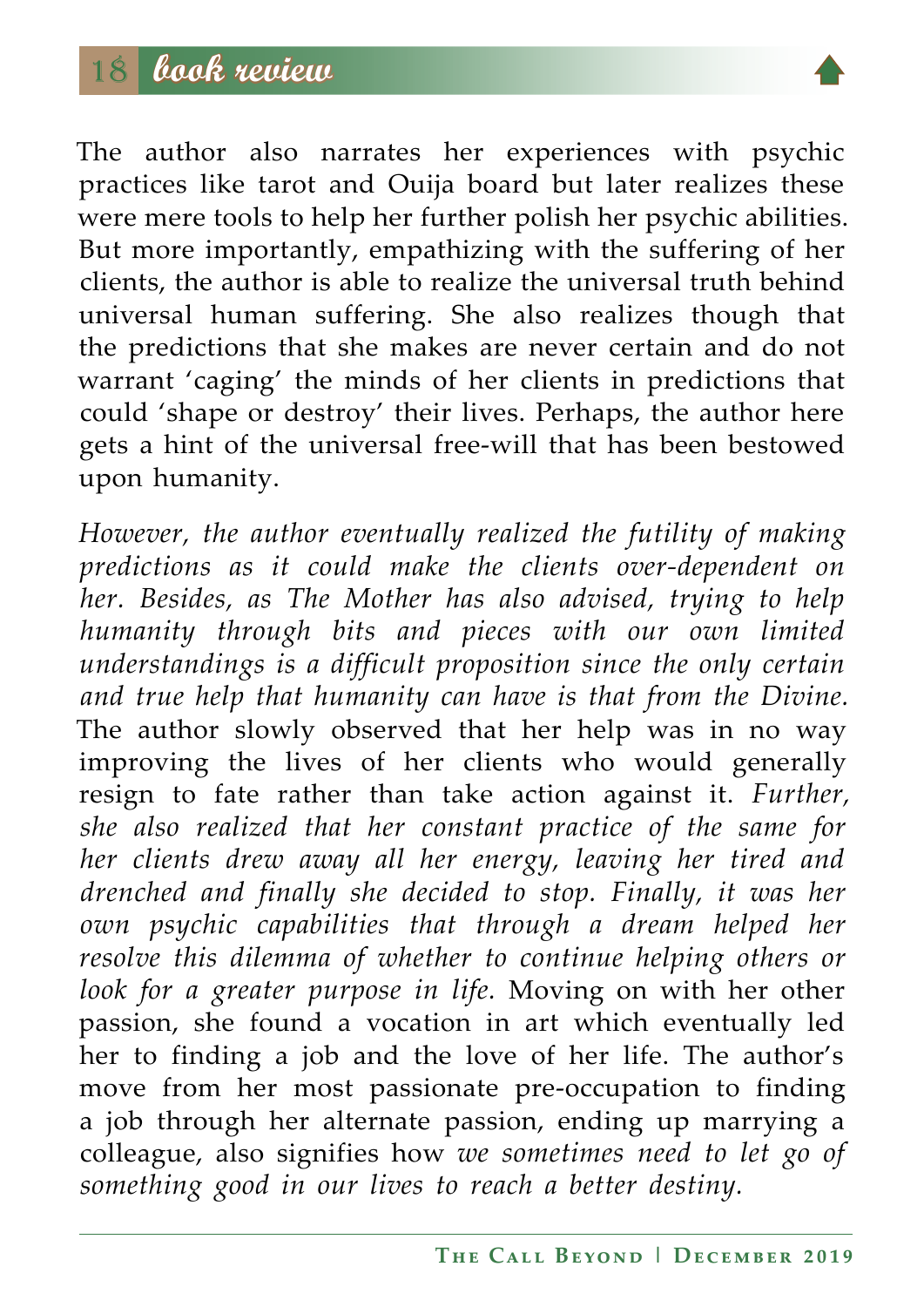

The author's detailed romantic expeditions, I feel are an amazing insight into lessons on growing in love. *The Mother has mentioned about how love grows in stages of wanting a return to wanting acceptance to simply loving for the joy of love.* In the different relations that youngsters go through, it is precisely this life lesson that they are supposed to learn rather than getting caught up in the web of right versus wrong. The author's experiences in a mature relationship, handling the proposal of marriage very intelligently at a young age as well as being cheerful and wild at different stages with different men are helpful life lessons. Eventually, she is able to navigate her way through this maze into a successful and happy marriage and goes on to have a daughter.

*But, it is precisely when she settles down for a normal, regular life, that life hands her a new set of challenges, this time to take her beyond all her limits and excel with flying colors.* After the birth of her first child Megan, when the author is excited for her second baby, she can get a feeling of something going wrong with the baby. Eventually, the baby is born with a congenital defect that requires several surgical operations and this is where the book had begun. The author then takes us through a trail of events that describe her intuitive openings further in a tumultuous time of fighting for the baby's health as well as a financial crisis that eventually starts affecting their married life. *But instead of falling apart, the author chose to dig out the gold of spirituality from her experiences and eventually meets with an understanding of the body and the soul. Her insights become clearer and so do her realizations.* She moves beyond tools like astrology and tarot into the soul-connect and realizes that significant life-changing answers did not come from outside, but from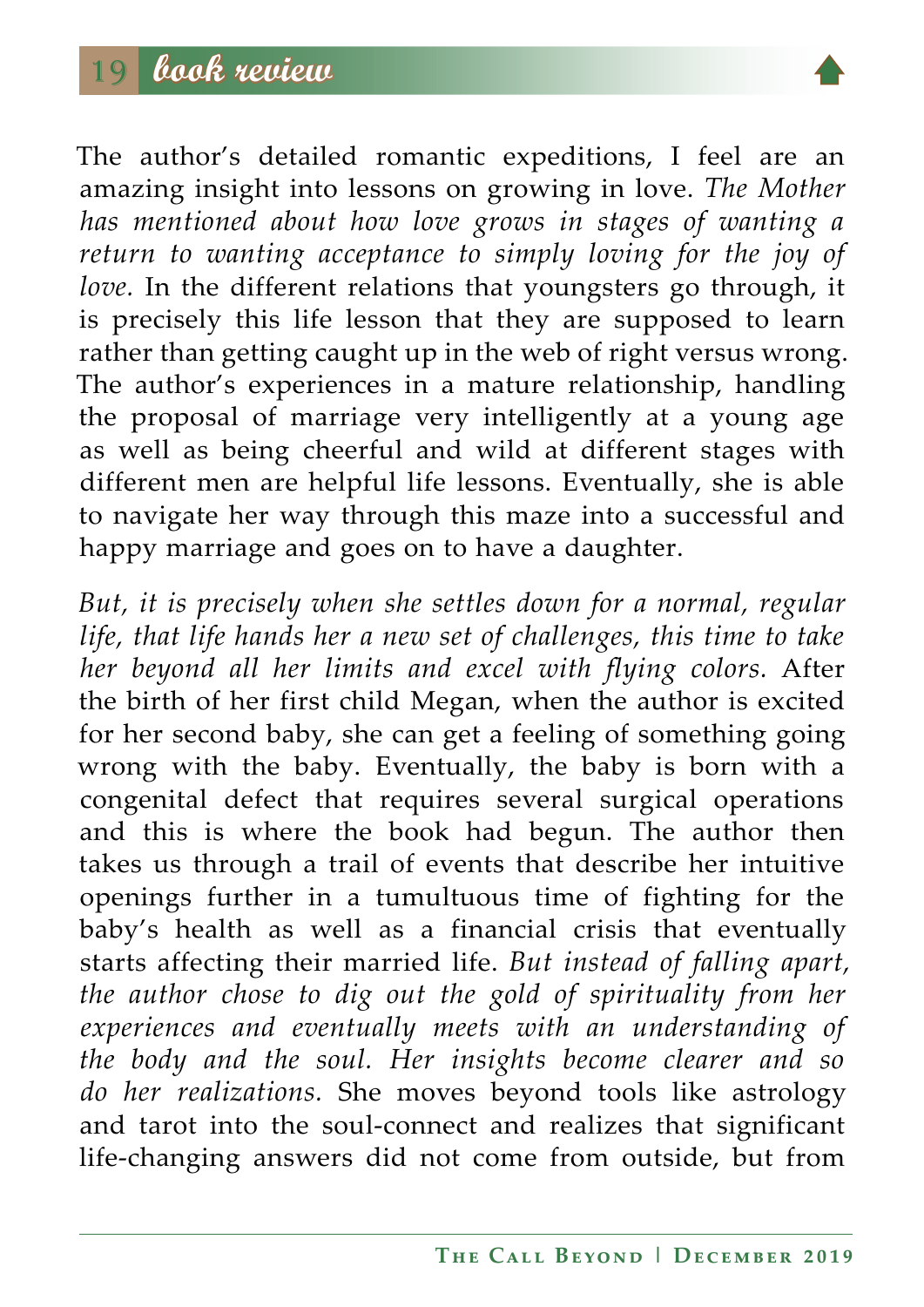

inside. When the focus of intuition is shifted inwards, it starts revealing deeper truths. *Sometimes, trivial benefits of the intuitive consciousness need to be sacrificed for a true search of our psychic beings.* Eventually, she could connect with her clients at the level of their souls and this unity helped her understand their stage of personal growth and development. However, the greatest challenge to her intuitive abilities comes in the form of a test when she is faced with taking decisions about her child's health, based purely on her intuitions, which meant going against the experts in medical science. Her decisions could even mean losing her baby's life. It is in this moment of crisis that she takes a leap of faith, connecting to her child's soul, going purely by her intuitive abilities, refusing to get her child operated, taking the risk. But out of her faith in her own psychic abilities, emerges her greatest strength that not only saves her baby but also eventually prepares her for a life of purpose.

The author beautifully ends the book by revealing how every circumstance is a means to progress if you make it one. Echoing Sri Aurobindo's words in 'Savitri', "None can reach Heaven who has not passed through Hell", the author describes how her struggles to fight her own fears of facing people, communicating the hidden fears of a small four year old self, who was unable to see herself as beautiful, who felt burdened with the guilt of bringing in shame for her family rises out of the ashes to find her truth – that she is an apple tree, meant to blossom and bring forth fruits. She is finally able to recognize what *the universe* had so far been pushing her to become through all the difficulties in life – it was *a spiritual communicator.* She realizes her purpose of life was to find the unity of beings, to accept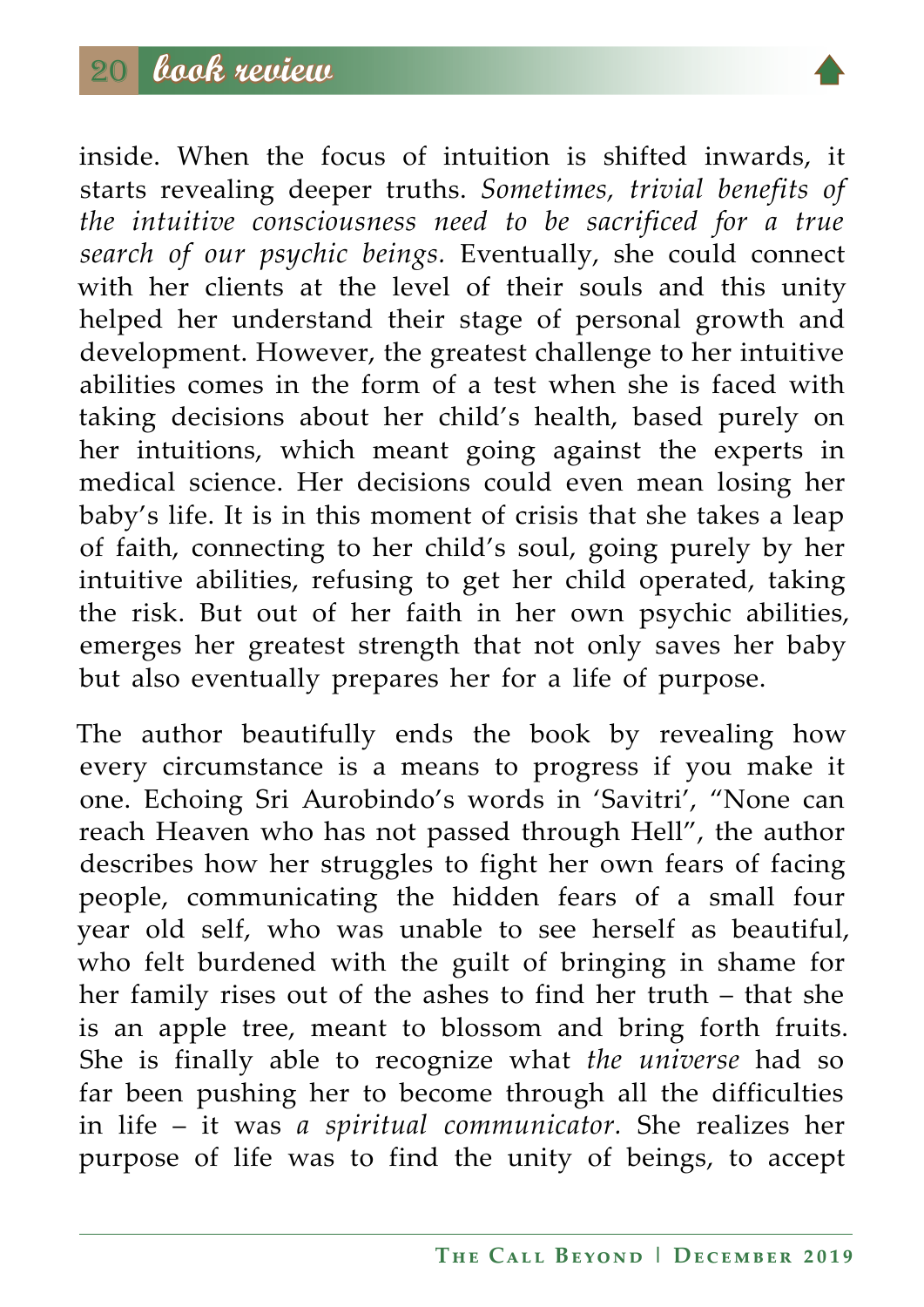# *book review*



and love herself with all the bodily flaws as well as love others and to start believing in her soul, rising above any conditional form of love. She reveals how changing one's own self is the best example for demonstrating to others what the possibilities of the body, mind and soul are.

The book has excellent lessons for spiritual seekers, replete as it is with the authentic personal experiences of an evolving soul that went from rejection to acceptance, from success to sorrow, and emerged stronger in spirit through each experience. The book would be specially educative for those who are highly enamoured of psychic abilities as well as those who reject such abilities as impossible. The book brings out that psychic intuitions are real, and yet have limitations in how far they can take a person on the spiritual path. For those who are specially gifted with such abilities, the key is to transcend them, and seek the Divine that manifests in such individuals through these gifts.

> Nilanjana Moitra Ph.D. student National University of Educational Planning and Administration

*There is a meaning in each curve and line.*

*Sri Aurobindo ('Savitri', Book 6, Canto 2, p. 460)*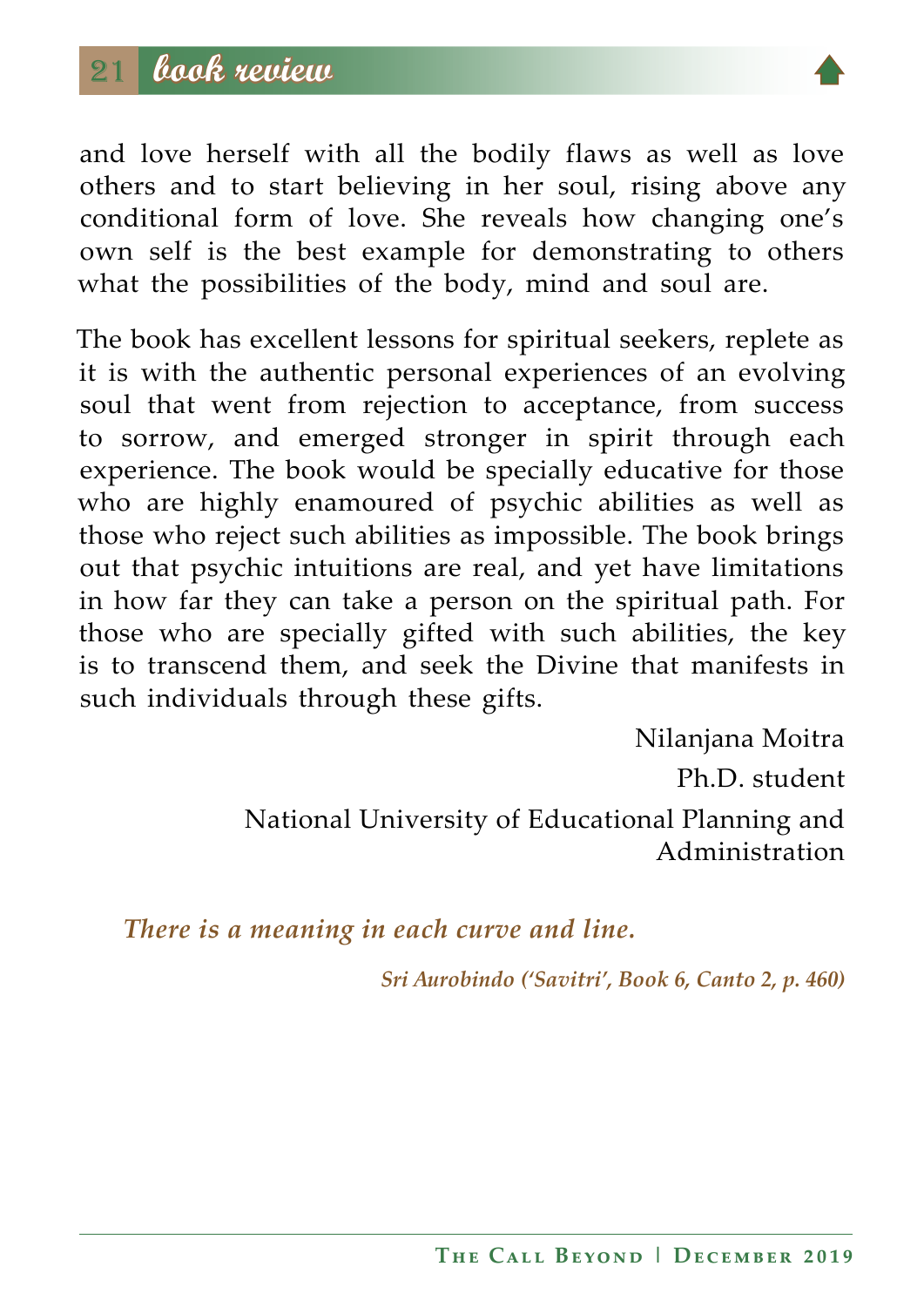# **Windows to The Soul**

### Jagdeep Singh

<span id="page-21-0"></span>*Two windows to the soul, One of the heart, One of the mind, To unleash the divine power, That manifests everything, The good, the bad, The Angel, the devil, To create, to destroy, Here and beyond.*

*One opens to the outside, With the impulses of logic, Vents a rapid relief, With intellect, Takes away all the risks, But puts a burden on the soul. The window of the mind, Is hard to close.* 

*The other opens to the inside, With the force of feelings, In love, Takes the plunge, In love, Risks everything, Restlessness at first, But lasting peace in the end. The window of the heart, Is hard to open.*



*Editor's note: The poet, by 'the heart' means 'the vital' or the feelings; and by 'the mind' he means 'the mental' or the intellect.*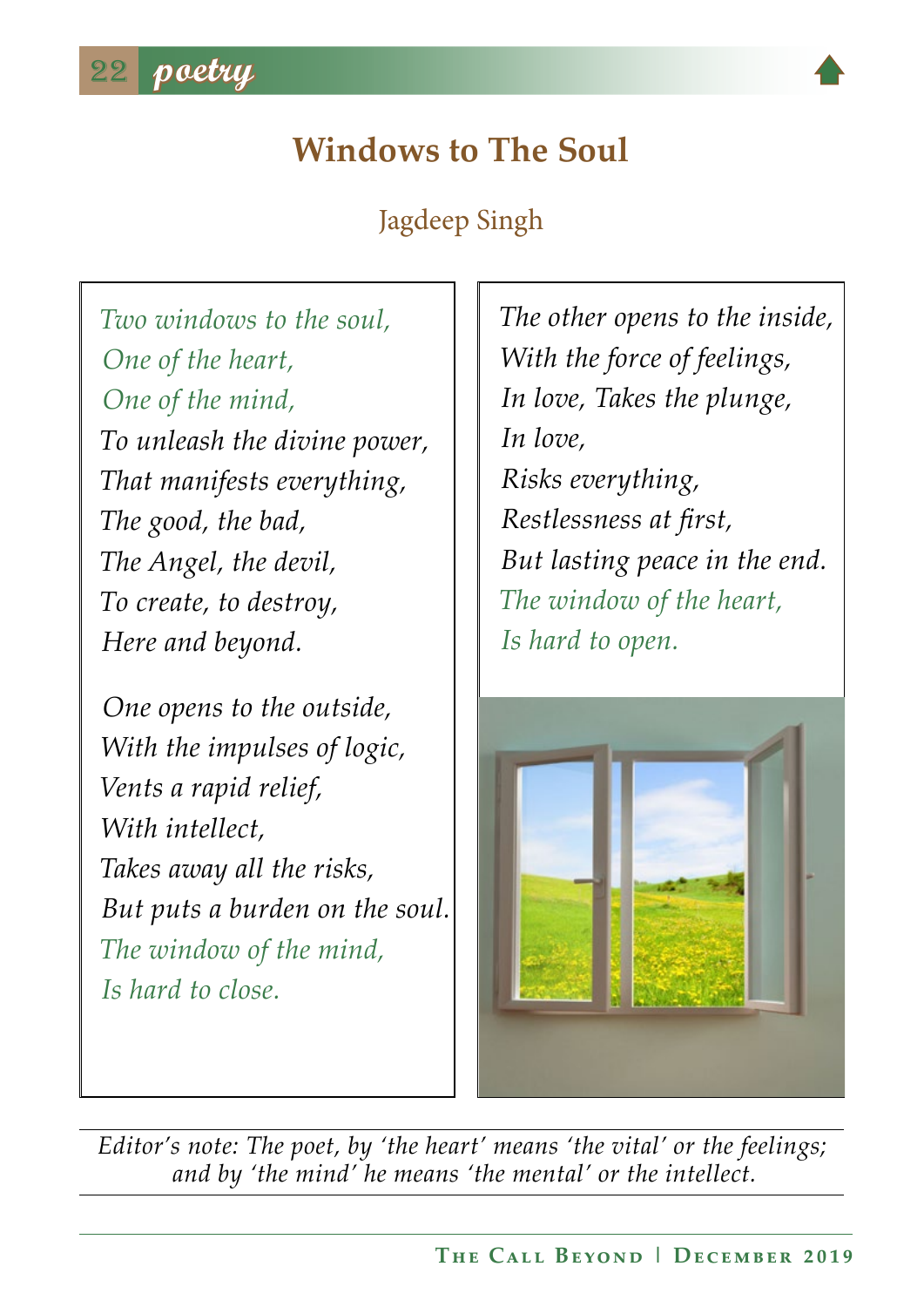

# <span id="page-22-0"></span>**Feedback & Encouraging Words**

#### **Feedback on Workshop on Integral Education**



*Thirty-seven third year B.El.Ed. students from SPM College came to the Ashram for a one-day workshop on Integral Education on 16 November 2019*

The session was very educative. We have learnt a number of learning theories yet, but to be able to derive some incisiveness is what happened with the help of today's session. The presentation was well-organised and it appeared to be based on the notion of proceeding from near to far, from familiar to unfamiliar, as it first permitted us to contemplate, how we as students who are on the verge of entering the job market can learn to incorporate our soul in our everyday decisions. It may mind us of our (as teachers) roles in the lives of children. Moreover, the session was interspersed with some activities to rejuvenate ourselves. Hence, it was one of my favourite educational visits so far.

#### *Saryu Sharma*

It helped me reflect upon my thoughts and actions. Hope I could go beyond memory and try to apply what I've learnt. The Yoga session was relaxing and soothing. I've never done Yoga so peacefully. Every time, I thought it is tough to practice Yoga but today was the first time. I felt relaxed and happy while doing the same. The Ashram is also very beautiful and soothing to the eye. It was really a heart-warming experience. *Pooja Thakur*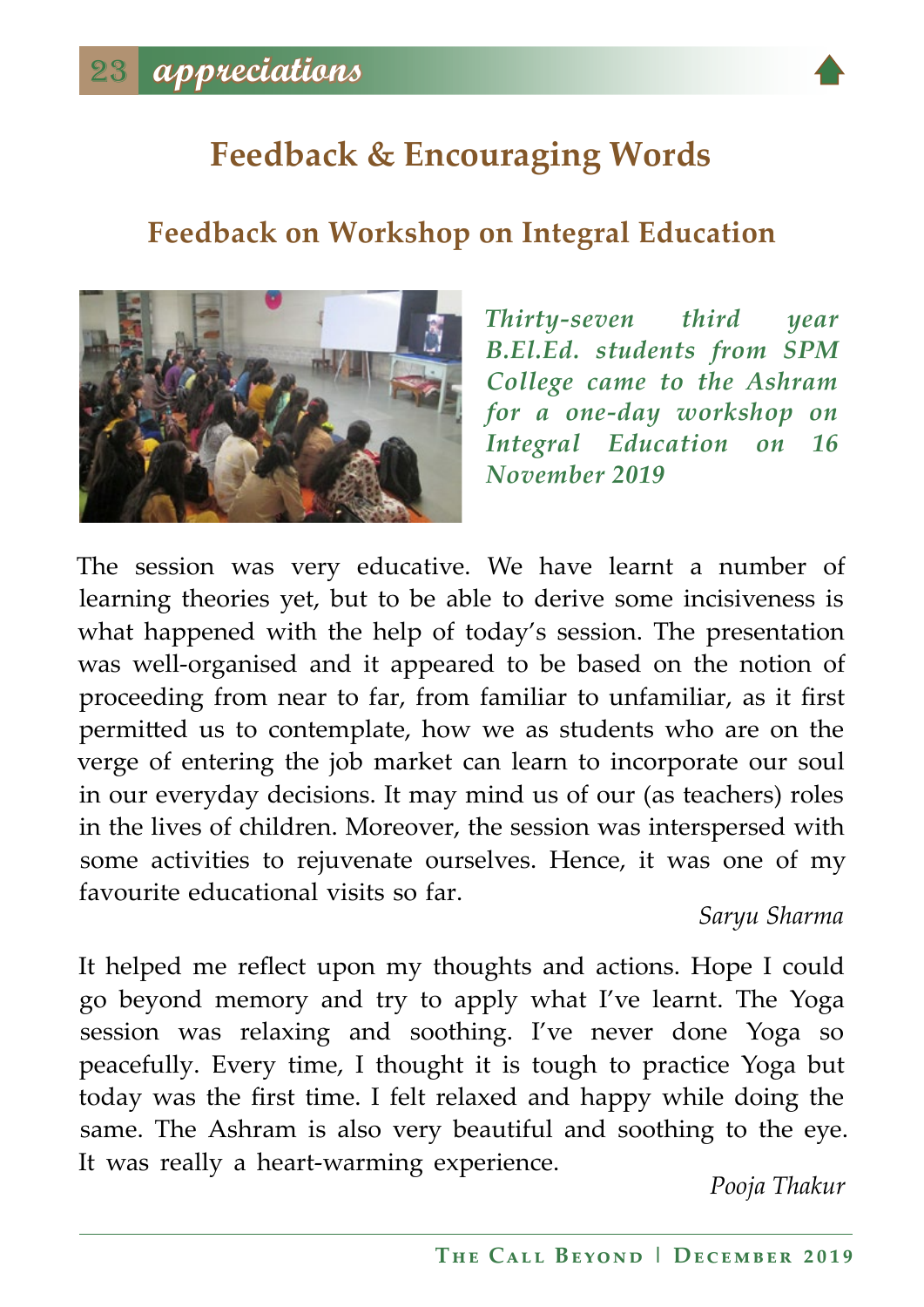### 24 **appreciations**



The ashram was full of positive energy. In daily life hassles we forget to give something to our body and mind. But this session has made me realise how important it is to invest some time in the nourishment of our body, mind and soul. Also the yoga session has revived in me the asansas that we have performed in the second year of our course. The lunch we had was so tasty and had all nutrients and food components required for a good and healthy diet. As the saying "As we eat, so we think." The ashram food has 'Satvik value' which can have good impact on thought processes. The ashram's environment is very much spiritual and delightful. It encourages a person to believe in the oneness and togetherness of the world. I had a very great experience, enjoyed the session and that led me to mental peace and relaxation. *Ritu*

Session were really interesting, I thoroughly enjoyed it. Most of the information shared by sir was new for me and I loved the way he talked about everything. Being from educational background. I got to know about lot of new teaching methodologies. I absolutely loved the environment of the ashram and the food which was served with much love.

#### *Shivani Gupta*

As I entered the Ashram, I felt like, I have come to a place of 'love and peace.' During the whole session I didn't feel bored at any time. To be very honest, I also want to be a part of this Ashram. Food given to us was best because in this running life there is no time for such healthy food, which I found here. After attending this session I feel motivated, energetic and I will try my best to be one of those teachers whose vision was developed by Shri Aurobindo and The Mother. The session was all on spirituality but it was communicated to us in such a way that I understood each and every argument, which was one of the best things about today. *Harpriya*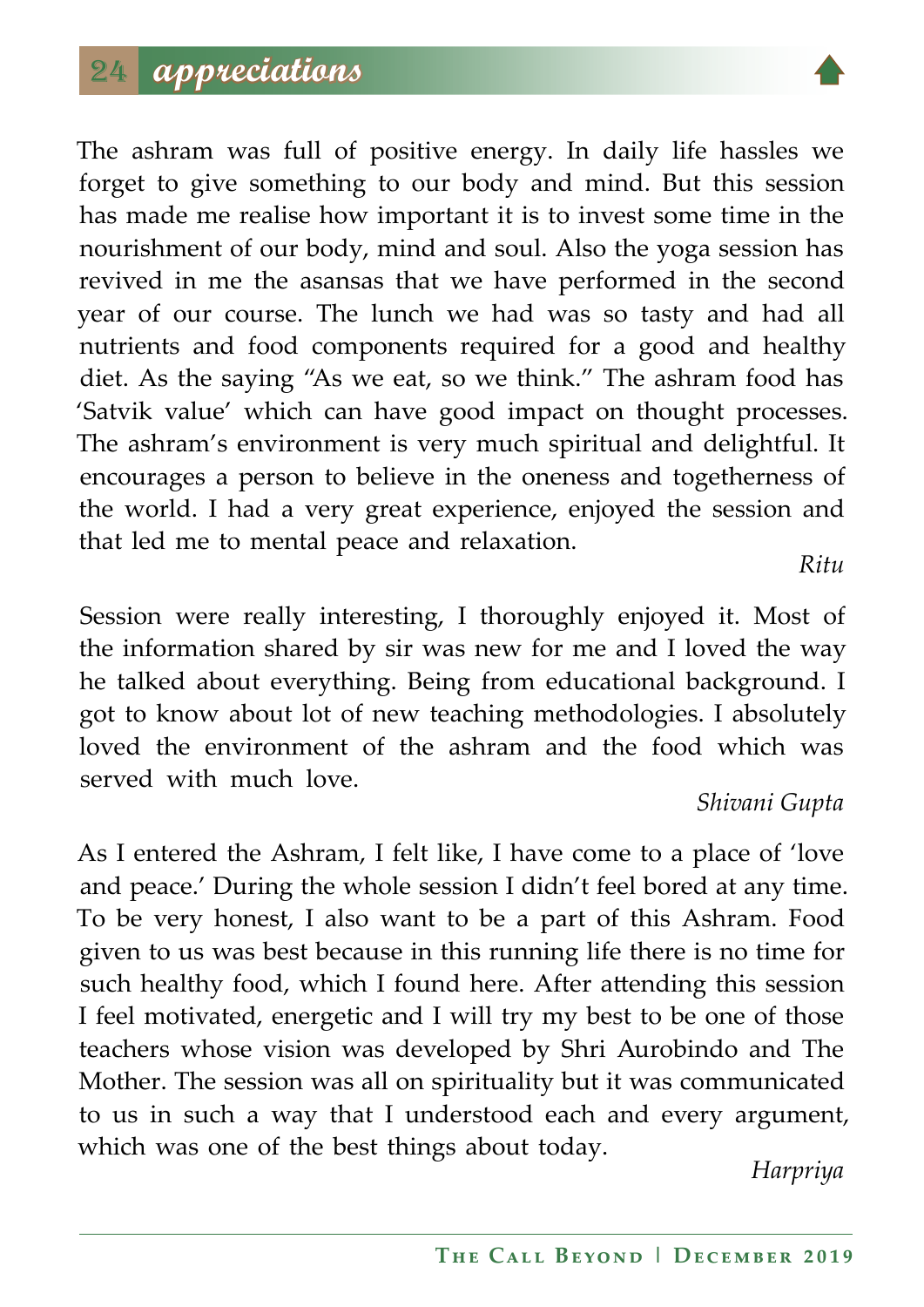### 25 **appreciations**





The session was very useful for us as aspiring teachers. The food was very tasty. I liked the plants and trees here and also the peacocks around. Overall, it was great experience of my life. *Kirti*

The session was planned well with different activities and appropriate duration of intervals. The food provided was very good and healthy. *Meenakshi Yadav*

I found the session interactive and engaging. Overall, it was a development for us and our critical thinking. Yoga, short videos, stories, audios, songs were something which boosted energy level. Food system was quite impressive and new to me. It promotes self-discipline and the way it was offered to us was too in an order. Moreover, the maintenance of the whole place is in best way according to me. *Ruchika*

It was my first visit to an ashram and I found it fascinating. The presentation was useful not only for me as an aspiring teacher but also as an individual.

#### *Nidhi*

Overall, the session was very good, interactive and different from what I expected. The yoga session, discussion about critical thinking, requirement of a primary class child, etc. was informative and enjoyable. The food was really healthy and tasty and I enjoyed it as the environment was really good with all the plants and birds. Everything is systematic and I liked it. *Mehak Sethi*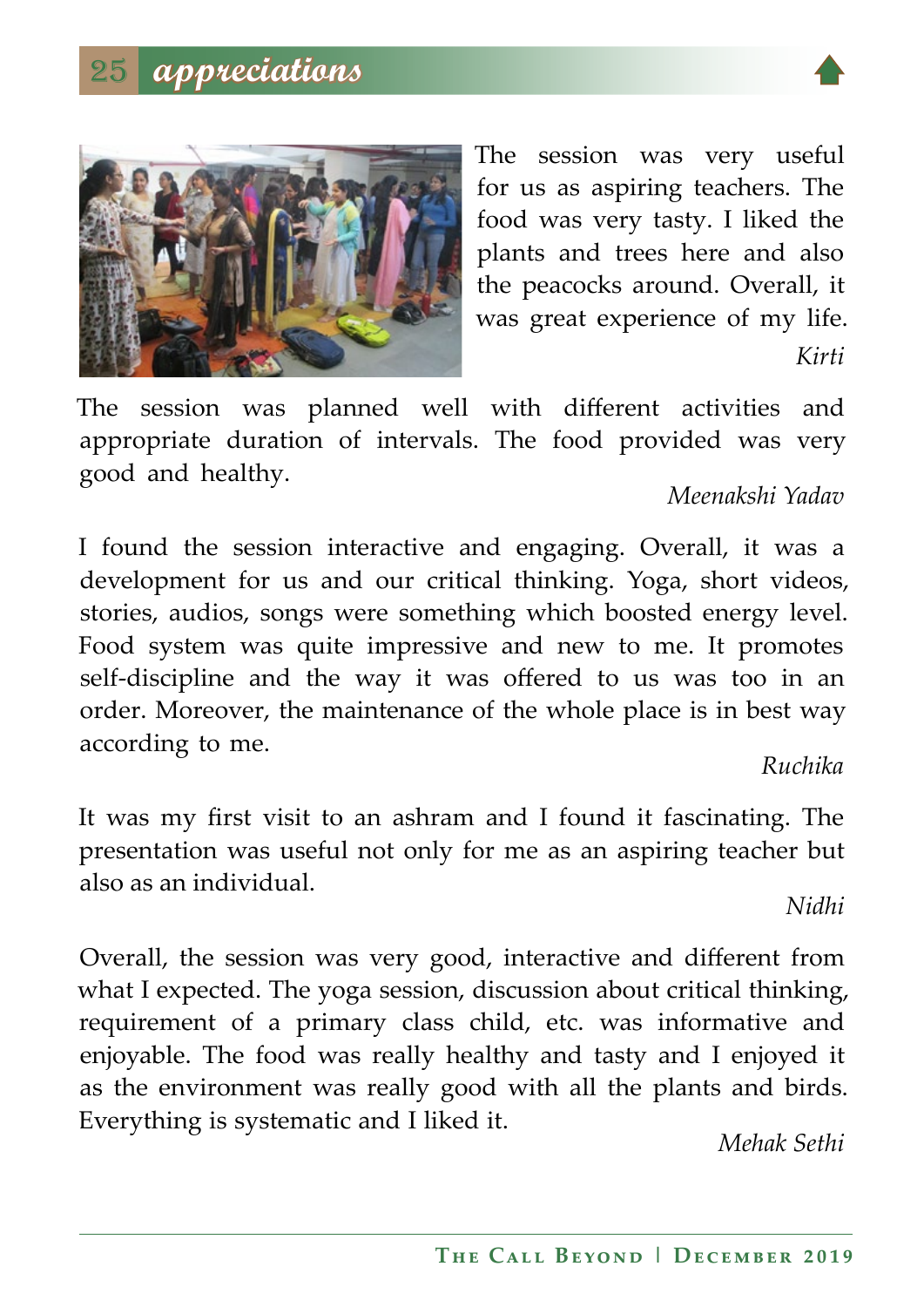



Got a chance to know and learn about the integration of different aspects of learning and teaching. Some of the stories and examples would really help me in my life. I am happy for getting this opportunity. Yoga session was also good and the lunch was great. *R.Padhmapriya*

I found it very useful for me as well as the information could be used in the classroom to help students. I personally liked the yoga session, because I love yoga. Activities made the session more interesting and it wasn't boring. Food was very good; I liked it. Intervals between the sessions gave us time to refresh ourselves.

Thank you, for this great experience!

*Gauri Tiwari*

Sessions were nice and will help us in the future. The best parts were the stories and how we can help the child to reflect on their own.

*Aarzoo Mathur*

Today's class was highly useful and interactive. We learnt about Psychic education and it implications. Yoga was refreshing and peaceful.

*Kinnu Gola*

It enhanced my thinking towards becoming a teacher. *Anshika Sahni*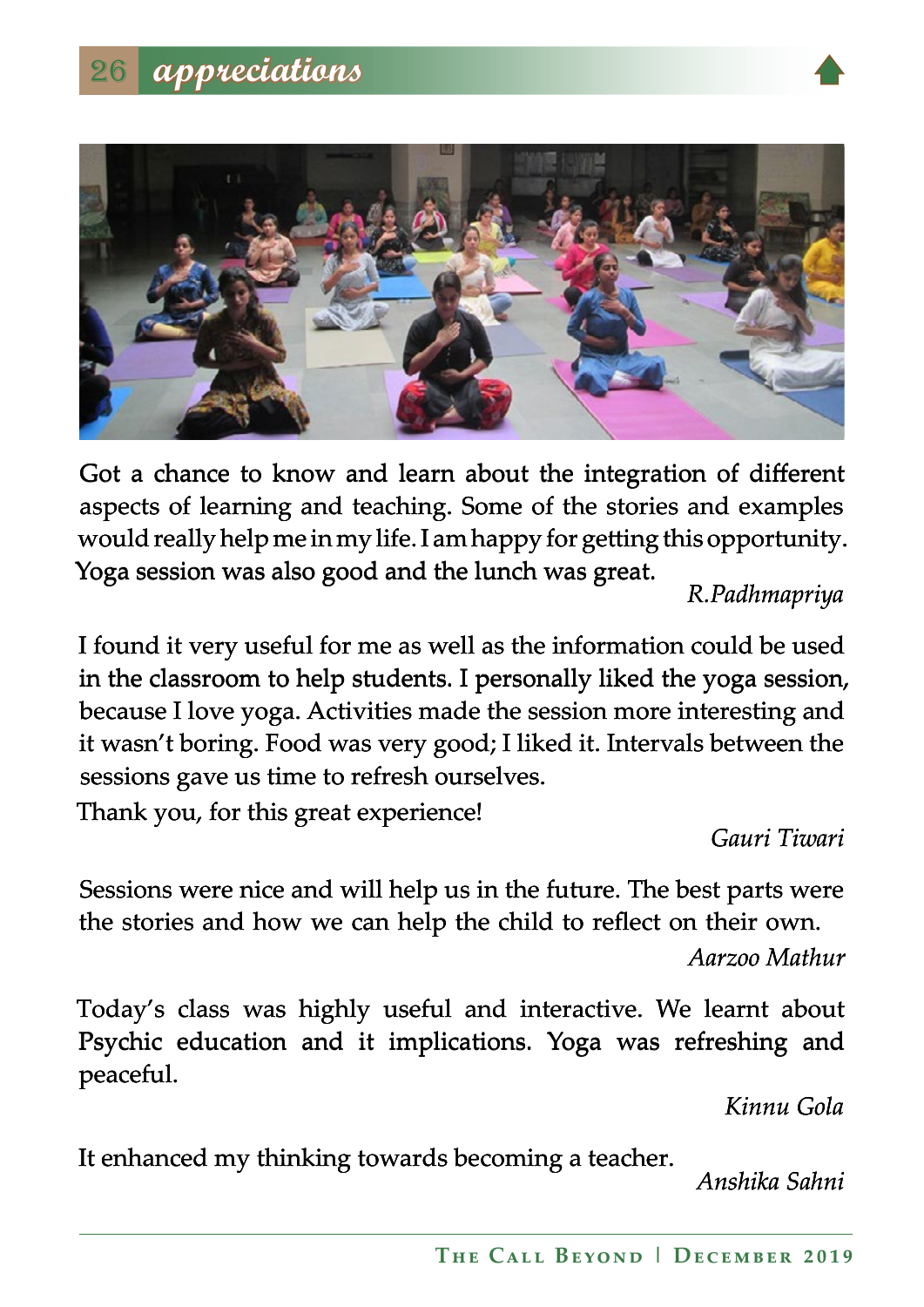

Here I learnt some golden rules of life, which I couldn't learn from other places like my college or the society. Also, it gave me some idea about how to achieve one's goal and what is important or not in achieving the goal of life. About the food, the ashram maintains a proper diet. Towards the end, the session became tiring but sir facilitated some activity. So, it helped to regain some energy. The overall experience was good.

*Sakshi Yadav*

I feel internally highly motivated. Now I realise teaching is such a golden job. *Babita* 

To begin with, this was my first visit to an ashram. This was a very memorable one as it was totally different from the image of ashrams I had. The Ashram was very joyful and love giving and also the way they treated us the whole day was very welcoming. I learnt about what is Integral education. The concept of a vehicle and driver had a commendable impact on me. Also, the comparing of psychic education and value education was very good. *Farheen Ahmed*

I felt that the session was very soulful. It's rare to have a complete experience which includes everything that is required by a person - Mind, Body and Soul. I could myself align all the three elements here today, and it gave me a sense of satisfaction. I can imagine the way little children that come here to study must be having life – long valuable learning experiences here. I would like to meet some of them on my own in the sessions scheduled for the next few days. The ambience over here is very peaceful. I personally feel connected to such environments and I am taking back a memorable experience with me.

*Shweta Bhardwaj*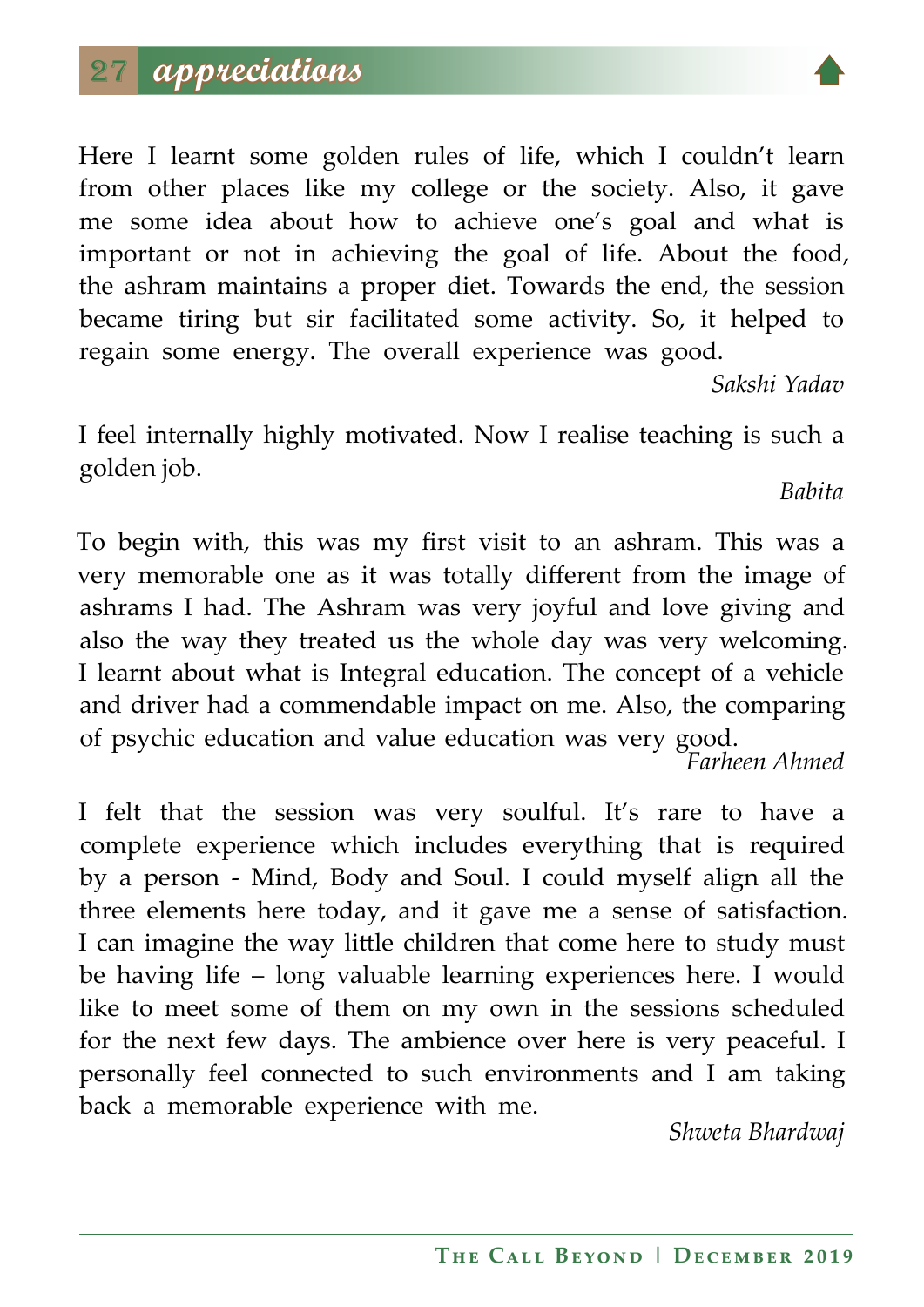#### **Gratitude from the USA**



Dear Ramesh ji,

Warm greetings from the USA after a sacred trip to Delhi, Varanasi, and Sarnath. As today is Thanksgiving in the United States, it feels especially appropriate to thank you for the signed copy of *Understanding Spirituality and Living it 24x7.* What a delight to see the printed edition! I'm lending it to my brother – a psychotherapist – as I sense it will help him and his clients.

*Jeff Vander Clute, with the book*

*Jeff (Vander Clute) (in an e-mail dated 28 November 2019)*

*Editor's note: Jeff Vander Clute was provided the manuscript of the book before it was printed. His endorsement, printed in the book, reads: "Understanding Spirituality is a transmission of profound insight, filled with crystal-clear explanations and illustrations of how we can all deepen in our humanity and discover our divinity. Reading this book, one has the sense that Dr. Bijlani's life is itself a demonstration of the synthesis of worldly endeavour and spiritual devotion. As such he is able to communicate the essence of the divine life using contemporary language and examples, with the elegant simplicity that comes from a lifetime of experience distilled into mastery. With every page, the clarity, wisdom, and loving, supportive presence of Sri Aurobindo and The Mother can be strongly felt, and by the end of the book, every aspect of life has been brought together – integrated – into a harmonious whole. In Understanding Spirituality, the path of our evolution is revealed, along with the means for always making wise decisions*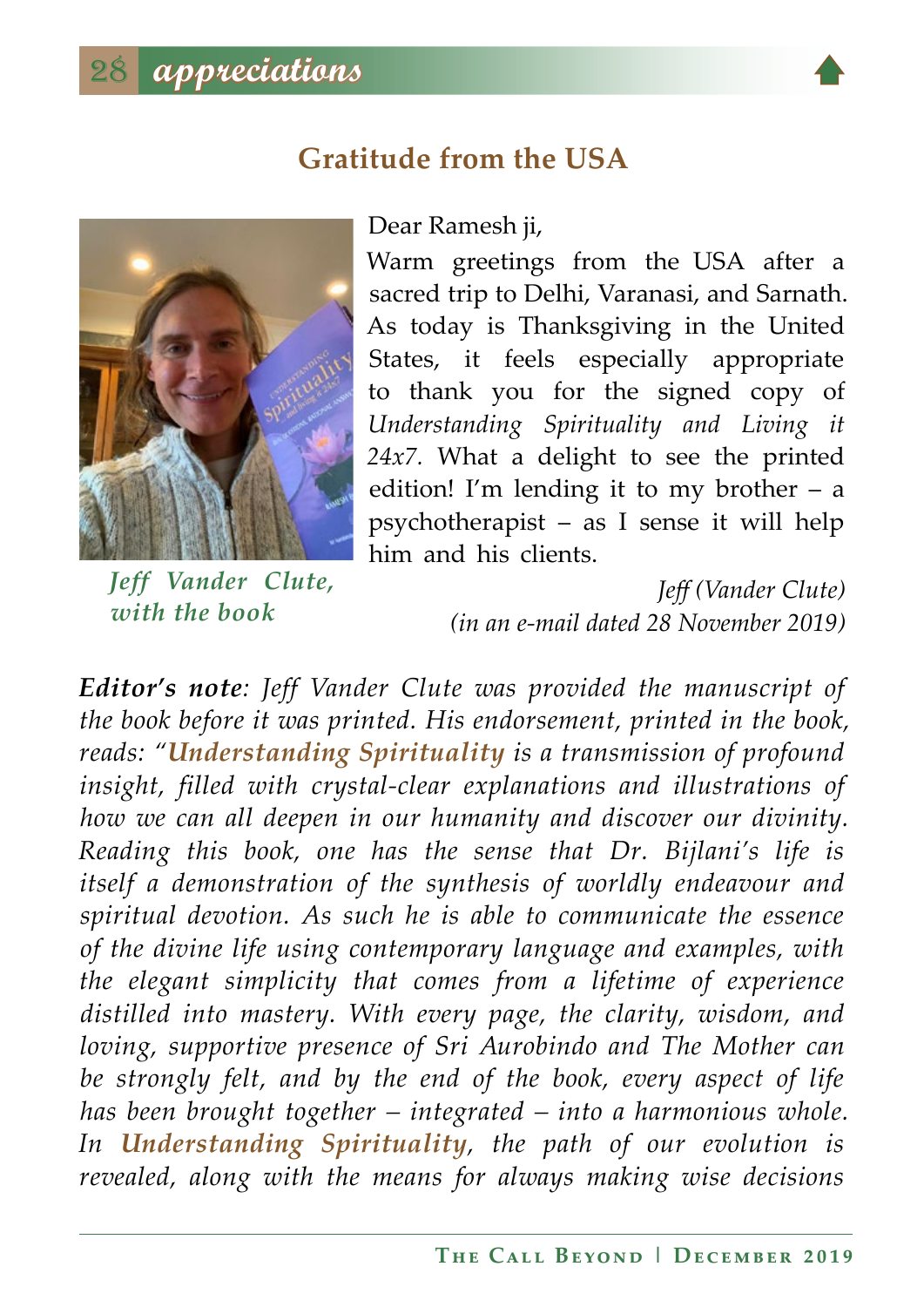*and staying true to the deepest longings of our soul. This book is a joy to read, and a precious gift to everyone on the spiritual journey.*

*Jeff Vander Clute Co-founder, Sourcing The Way; Board Chair, Source of Synergy Foundation; Member, Evolutionary Leaders Circle, Seattle WA, USA"*

### **Feedback on the Ashram and The Mother's International School**

I am so grateful that I got the opportunity to read this wonderful book, 'Understanding Spirituality … and living it 24x7.' It has given me clarity on so many concepts . The way the author has explained is simple and drives the idea straight to the heart.

I reside in Delhi and keep visiting the Ashram, mostly the SABDA store, and sometimes when the mind is disturbed sitting in the meditation hall in front of The Mother provides a lot of solace. My daughter studies in MIS. The school has truly contributed to her growth into becoming a sensible compassionate child... again a blessing of The Mother.

Long back I worked as a financial consultant but then decided to travel from the mind to the heart... I got myself enrolled into a 4-year course on fine arts. Now I practice in my studio at South Delhi Polytechnic for women as a painter.

 Thank u once again for the book, 'Understanding Spirituality … and living it 24x7.' it has definitely contributed to my life. Regards always,

> *Sanjukta (Sinha) (in an e-mail dated 20 November 2019)*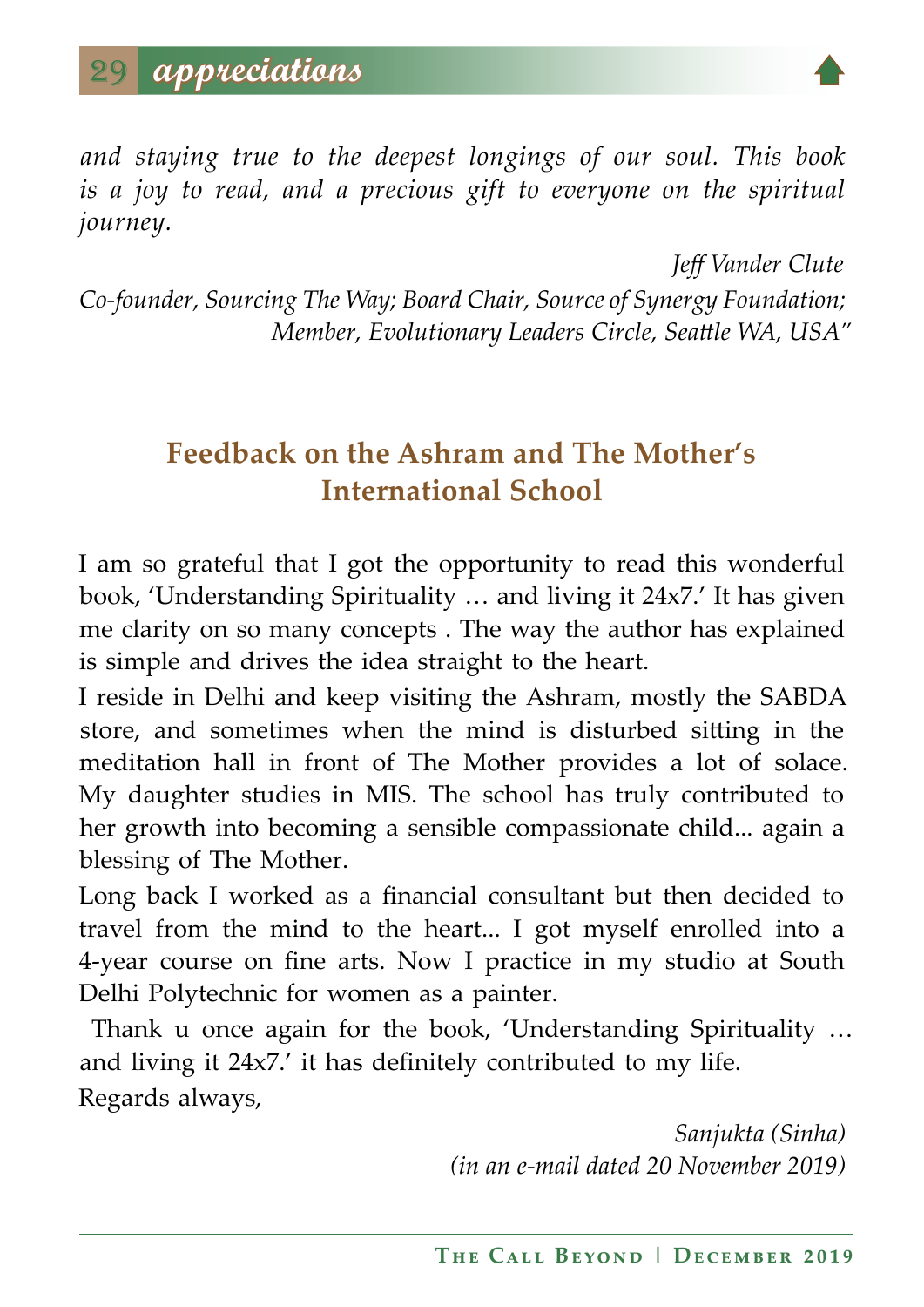<span id="page-29-0"></span>цſ



# **Contact us**

Our quarterly magazine in Hindi, *Sri Aravind Karmadhara*, is also available on-line now, and may be viewed on our website www.sriaurobindoashram.net.

For a free subscription to *Sri Aravind Karmadhara,* please send an e-mail to [sakarmdhara@gmail.com](mailto:sakarmdhara@gmail.com)

To get *The Call Beyond* online regularly, month after month, please send an e-mail to: callbeyond@aurobindoonline.in

To learn about the recent and forthcoming activities through the Ashram's e-magazine, *Realization*, send an email to: callbeyond@aurobindoonline.in

Please follow a simple two-step process:

- 1. Subject: Subscribe
- 2. Click on Send

If you subscribe either to *Realization*, or to *The Call Beyond*, you will start receiving, month after month, both the magazines.

For information about Auro-Mira Service Society and the Kechla project, please visit the website [www.auromira.in]( www.auromira.in)

Get in touch with Sri Aurobindo Ashram – Delhi Branch on:

Our website: [www.sriaurobindoashram.net](http://www.sriaurobindoashram.net)

YouTube: [https://youtube.com/sriaurobindoashramdelhibranch](https://youtube.com/sriaurobindoashramdelhibranch )

Facebook:<http://facebook.com/sriaurobindoashramdelhibranch>

Instagram: [https://www.instagram.com/sriaurobindoashramdelhibranch](https://www.instagram.com/sriaurobindoashramdelhibranch )

Twitter: [https://twitter.com/saadelhibranch]( https://twitter.com/saadelhibranch)